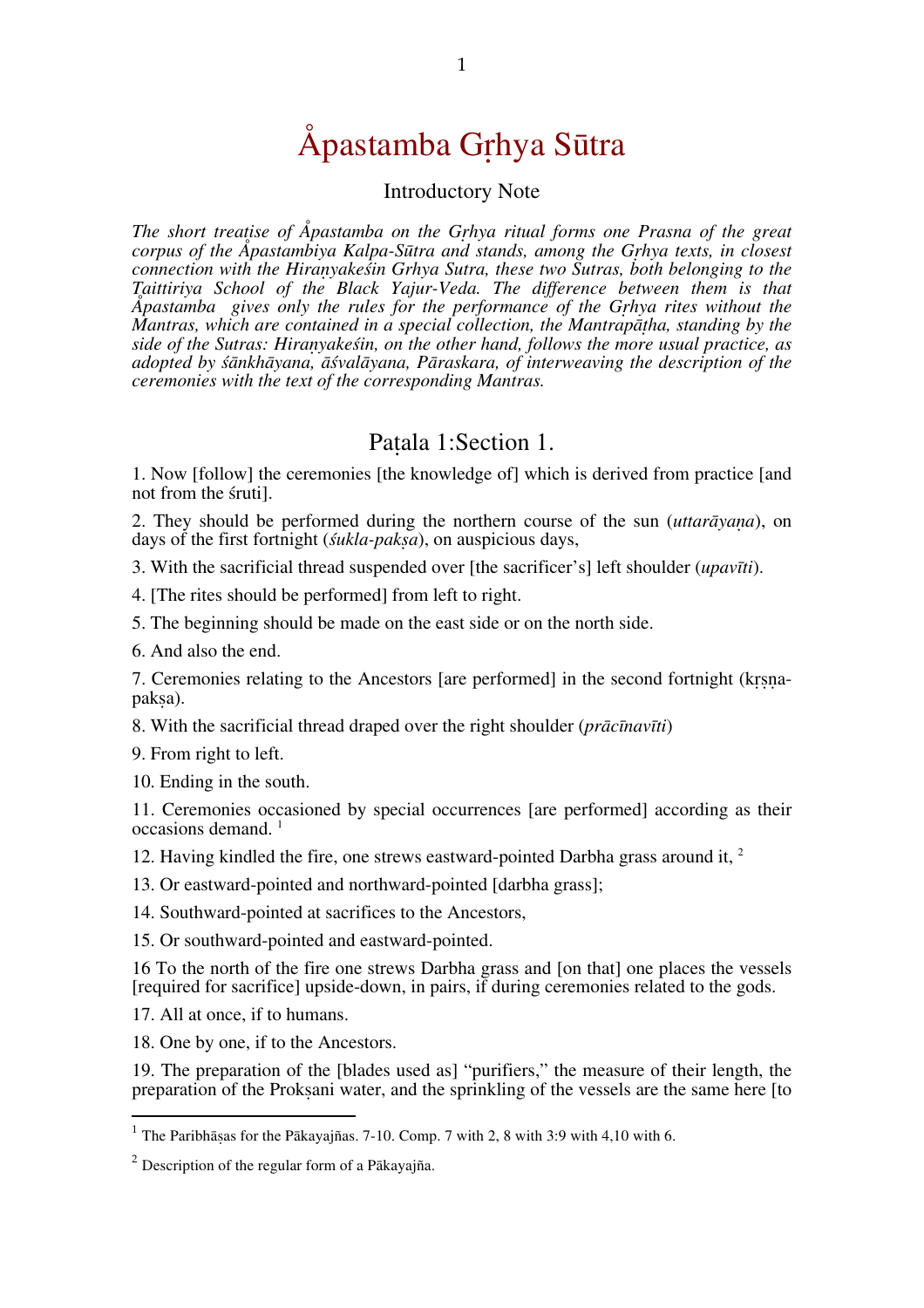the Ancestors] as at the sacrifices of the new and full moon, [but are performed] in silence. (Comp. śrauta-Sūtra 1: 1l, 6 seq.)

#### Preparation of the praṇīta water

20. To the west of the fire one pours water into a vessel over which one has laid [two grass blades called] *pavitrīs*, purifies [the water] three times with two northwardpointed *pavitrīs*, raises it to the level of the nose and mouth, places it to the north of the fire on Darbha grass, and covers it with Darbha grass.

#### Invocation of the Brāhman

21. On the south side he invites a Brāhmaṇa to sit down on Darbha grass.

#### Preparation of the Ghee

22. One melts the ājya<sup>3</sup>, pours it, to the west of the fire, into the ājya-sthāli, over which he has laid two purifiers, draws coals fout of the sacrificial fire] from the north, puts [the ājya-sthāli] on them, throws light on it by means of a burning [grass-blade] throws two Darbha points into it, moves a firebrand round it three times, takes it from the fire towards the north, sweeps the coals back [into the fire], purifies [the ājya] three times with two northward-pointed purifiers, moving them backward and forward, and throws the purifiers into the fire.

#### Paṭala 1: Section 2.

#### Preparation of the Sruk-sruva

1. One warms the [two] sacrificial ladles over the fire, wipes them with Darbha blades, warms them again, sprinkles it [with water], puts it down, touches them with Darbha blades with water, and throws [the blades] into the fire.

#### Placing the Paridhis

2. As *paridhis* [pieces of wood laid round the fire] yoke-pins are used at the marriage, the Upanayana, the Samāvartana, the parting of the [wife's] hair, the tonsure of the child's hair, the cutting of the beard, and at expiatory ceremonies.

#### Sprinkling Water

3. He sprinkles water round the fire, on the south side from west to east with [the words], "Aditi, give thy consent !" on the west side from south to north with "Anumati, give thy consent!" on the north side from west to east with "Sarasvati, give thy consent!" all around with "God Savitri, please impel us!"

4. At ceremonies belonging to the Ancestors [water is sprinkled] only all round [the fire], silently.

## The Åghāra and Åjya-bhāga Oblations

5. Having put a piece of wood on the fire, he offers the two  $\bar{a}$ *gh* $\bar{a}$ *ra* oblations<sup>4</sup> as at the sacrifices of the new and full-moon, silently.

 <sup>3</sup> There are two types of clarified butter used in yajñas — *<sup>Ā</sup>jya* is made from goat's milk and *ghṛta* is made from cow's milk.

<sup>4</sup> The śrauta rules on the two āghāras are given śrauta-Sūtra 11:12, 7; 14,1 One to prajāpati – streaming the ghee from the North-west corner to the South-east corner of the kunda. The one oblation to Indra from the South-west corner to the North-east corner.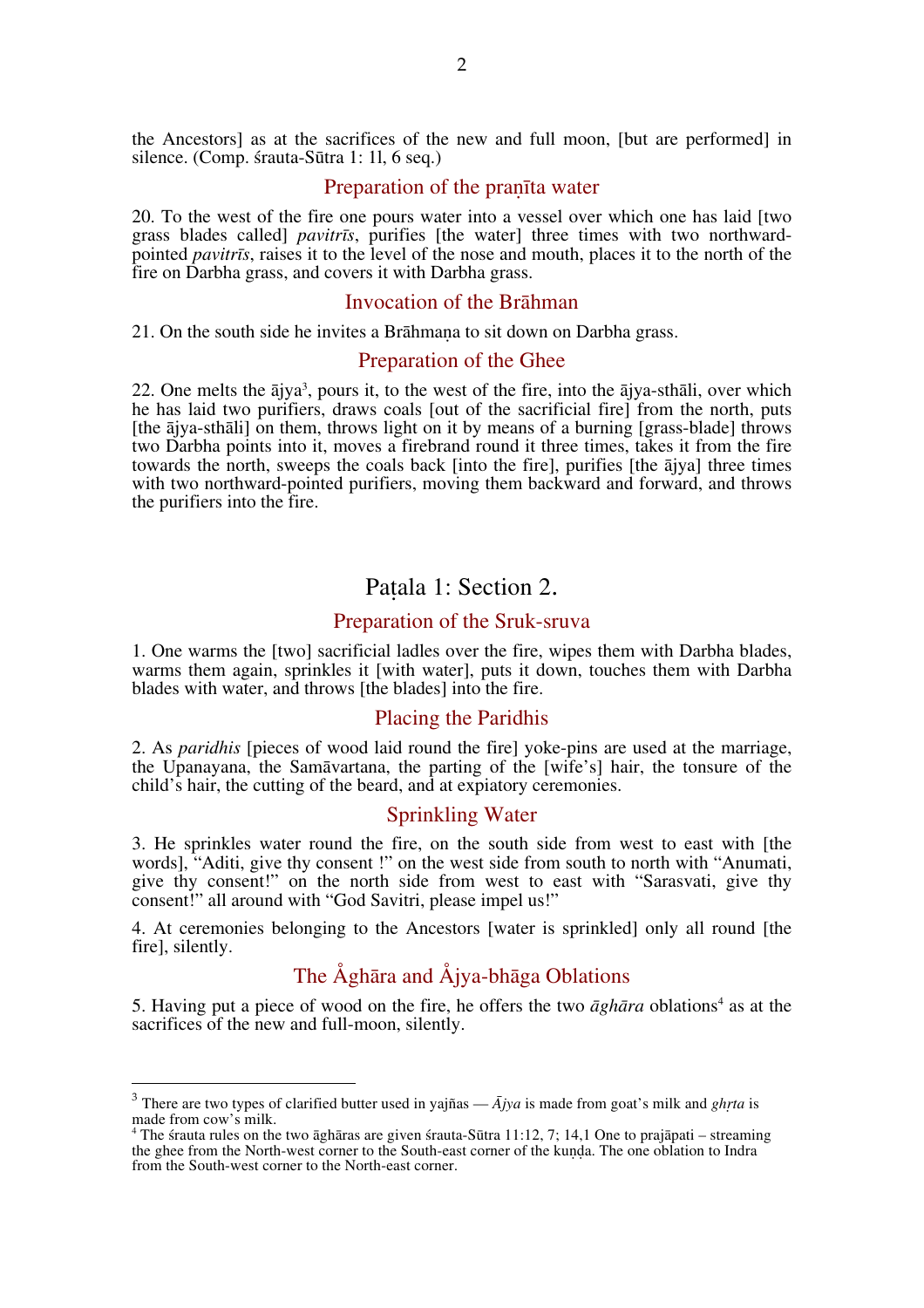6. Then he offers the two *ājyabhāga* oblations, over the easterly part of the northerly part [of the fire] with [the words], "To Agni Svāhā!" over the easterly part of the southerly part [another oblation] exactly like the preceding one, with [the words], "To Soma Svāhā!"

#### The Pradhāna Homa

7. Having offered the chief oblations [belonging to each sacrifice] according to prescription, one adds the following oblations, viz. the Jaya, Abhyātana, Rāṣṭrabhṛt 6 oblations, the oblation to Prajāpati, the Vyāhṛtis one by one, the oblation to [Agni] Sviṣṭakṛt with [the following formula]; "What I have done too much in this ceremony, or what I have done here too little, all that may Agni Sviṣṭakṛt, he who knows, make well sacrificed and well offered. Svāhā !"

8. The sprinkling [of water] round [the fire is repeated] as above; the Mantras are altered so as to say, "Thou hast given thy consent", "Thou hast given thy impulse."

9. The designation "Pāka-yajña" is used of ceremonies connected with material life.

10. There the ritual based on the Brāhmana [holds good].<sup>7</sup>

11. [To which the words allude], "He sacrifices twice; he wipes off [his hand] twice; he partakes twice [of the sacrificial food]; having gone away he sips [out of the śruk] and licks off [the śruk]."

#### The Wedding Ceremony

12. All seasons are fit for marriage with the exception of the two months of the śiśira (flower) season, and of the last summer month.

13. All Nakṣatras which are stated to be faultless, [are fit for marriage];

14. And all [other] auspicious performances.

15. And one should learn from women what ceremonies [are required by custom].

16. Under the Invākas [Naksatra], [the messengers who go to the girl's father] are sent out: such messengers are welcome.

## Paṭala 1: Section 3.

1. Under Magha [Nakṣatra] cows are given;

2. Under Phālgunī [Nakṣatra] marriage is celebrated.

3. A daughter whom he wishes to be dear [to her husband], a father should give in marriage under the Nishtya [Nakṣatra]; thus she becomes dear [to her husband]; she does not return [to her father's] house: this is an observance based on a Brāhmana.<sup>8</sup>

4. The word Invākās means Mrgaśiras; the word Nishtya means Svāti.<sup>9</sup>

5. At the wedding one cow [is given].

6. In the house one cow [is given].

5 <sup>5</sup> Comp. śrauta-Sūtra 11:18 5; Hillebrandt, loc. cit., p. 106, note 3  $\,^6$  On the Jaya, Abhyātana, Rāṣṭrabhṛt formulas, comp. Pāraskara 1.

 $^7$  According to Haradatta, this Sutra would imply that wheresoever the ritual described in the preceding Sutras holds good, another ritual based on the Brāhmana, and more especially on the treatment of the Agnihotra in the Brahmana, may be used in its stead.<br><sup>8</sup> Comp. Taittirīya Brāhmaṇa I;5;2;3<br><sup>9</sup> Comp. Sūtra 3, and above. Section 2, Sūtra 16.)

<sup>&</sup>lt;sup>9</sup> Comp. Sūtra 3, and above, Section 2, Sūtra 16.)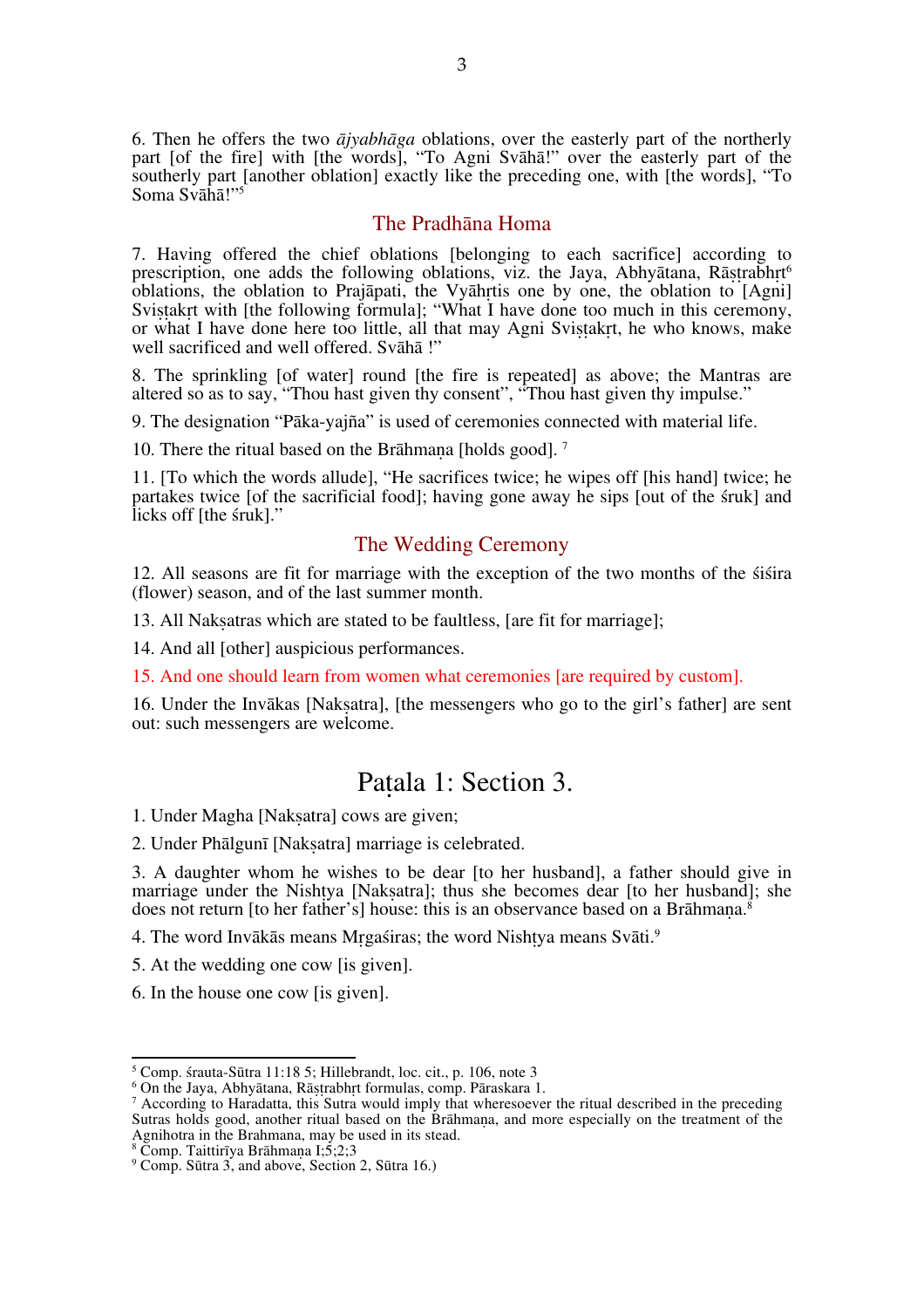7. With the [first cow] he should prepare an *Arghya* reception for the bridegroom as for a guest.

8. With the other [the bridegroom should do so] for a person whom he reveres. <sup>10</sup>

9. These are the occasions for slaughtering a cow: [the arrival of] a guest, [the Aṣṭaka sacrifice offered tol the Ancestors, and marriage.

10. Let [the wooer] avoid in his wooing, a girl that sleeps, or cries, or has left home.<sup>11</sup>

11. And let him avoid one who has been given [married to another], and who is over protected [by her relations], and one who looks wicked [?], or who is a most excellent one [?], or [who is like the fabulous deer] *sarabha* [?], a hunch-back, a girl of monstrous appearance, a bald headed girl, a girl whose skin is like a frog's [?], a girl who has gone over to another family [?], a girl given to sensual pleasures [?], or a herdess, or one who has too many friends, or who has a fine younger sister, or one whose age is too near to that of the bridegroom  $[?]$ . <sup>12</sup>

12. Girls who have the name of a Nakshatra, or of a river, or of a tree, are objectionable.

13. And all girls in whose names the second to last letter is r or l, one should avoid in wooing.

14. If possible, he should place [the following] objects hidden before the girl, and should say to her, "Touch [one of these things]."

15. [The objects are], different kinds of seeds mixed together, loose earth from [the sacrificial altar called] vedi, an earth-clod from a field, cow-dung, and an earth-clod from a cemetery.

16. If she touches one of the former [objects, this portends] prosperity as characterized [by the nature of what she has touched].

17. The last is regarded as objectionable.

18. Let him marry a girl of good family and character, with auspicious characteristics, and of good health.

19. Good family, a good character, auspicious characteristics, learning and good health: these are the required qualities of a bridegroom.

20. A bride who is pleasing to his mind and his eyes, will bring happiness to him; let him pay no attention to the other things: — such is the opinion of some.

#### Paṭala 2, Section 4

1. Let him send out as his wooers friends who have assembled, who are versed in the Mantras.

2. He should recite over them the first two verses (Mantrap. 1;1;1;2).

3. When he himself has seen [the bride], let him recite the third mantra (M. 1:1;3).

4. With the fourth (M. 1:1:4) let him gaze at her.

10 5-8. Comp. Saṅkhāyana-Gṛhya 1;12;10. It is clear that with the first cow the bride's father has to receive the bridegroom. The "house" mentioned in Sutra 6 seems to be the house of the newly married couple. In the expression "whom he reveres," "he", according to the commentaries, is the bridegroom.<br><sup>11</sup> This Sutra forms a half-sloka.)

 $12$  11. Most expressions in this Sutra are quite doubtful, and their translation rests on the explanations of the commentators [see pp. 44:45 of Dr. Winternitz's edition], which are evidently for the most part only guesses.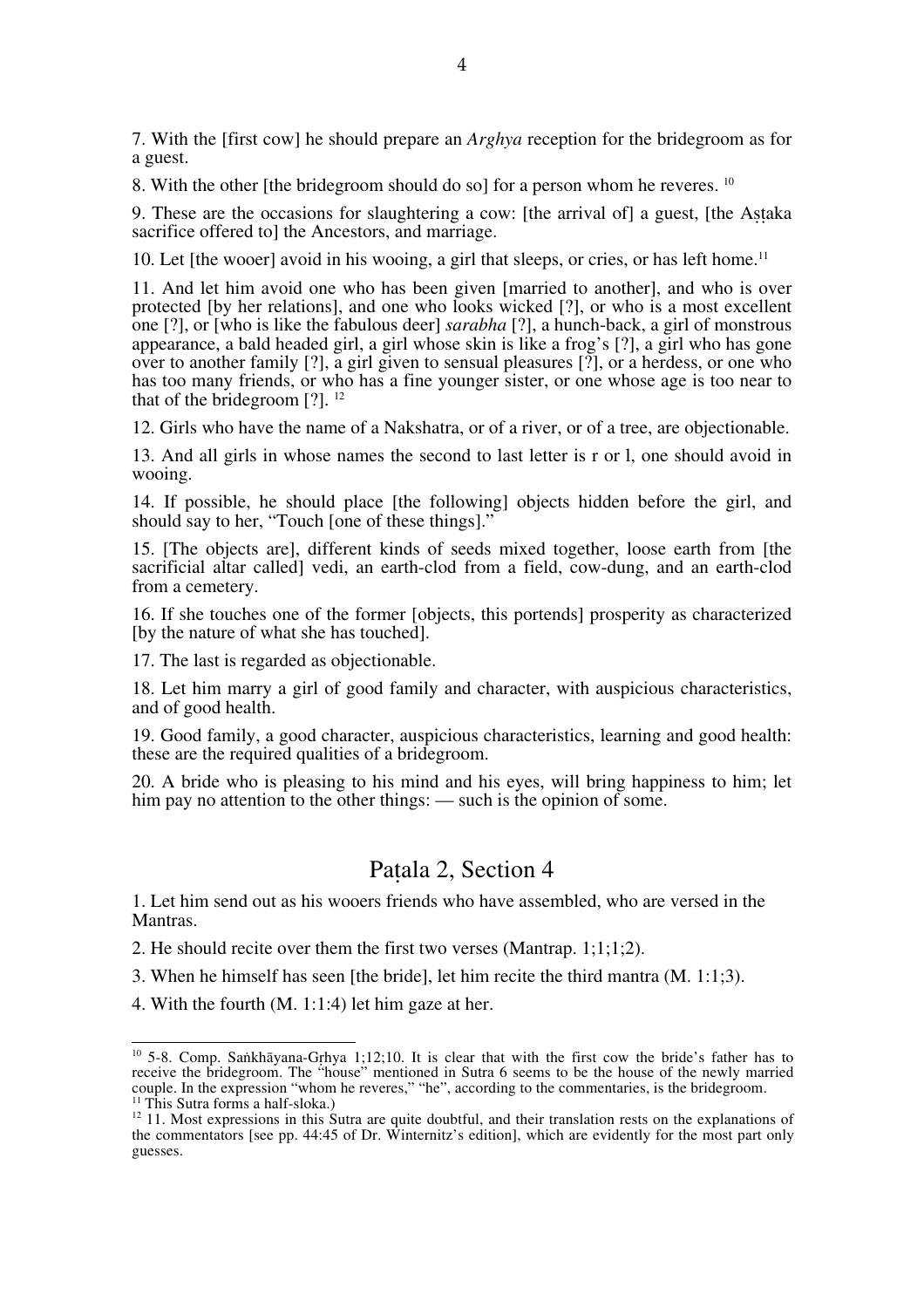5. Let him seize with his [right] thumb and ring-finger a Darbha blade, and let him wipe [therewith] the forehead between her eye-brows with the next Yajus (M. 1:1:5), and let him throw it away towards the west.

6. If a negative omen occurs [such as the bride's or her relations' weeping], let him recite the next mantra (1:1:6).

7. With the next mantra (1:1:7) let him send an even number of persons who have assembled there, and who are versed in the Mantras, to fetch water.

8. With the next Yajus (M. 1:1:8) he places [a crown of] Darbha grass on her head; on that, with the next mantra  $(M, 1, 1, 9)$  he places a right yoke-hole; on this hole he lays with the next mantra  $(M, 1:1:10)$ , a piece of gold, and bathes her with the next five verses (M. 1:2, 1-5), [So that the water runs over that gold and through the yoke-hole]; with the next mantra  $(M, 1:2.6)$  he causes her to dress in a new garment, and with the next (M1:2,7) he girds her with a rope [made of darbha grass].

9. Then he takes hold of her with the next mantra (M.1;2;8) by her right hand, leads her to the fire, spreads a grass mat to west of the fire, so that the points of the blades in it are directed towards the north, and on this mat they both sit down, the bridegroom to the north.

10. After the ceremonies have been performed from the putting of wood on the fire down to the *ājyabhāga* oblations, he recites over her the first two [verses of the third Anuvāka].

11. Then he should take with his right hand, palm down, her right hand which she holds palm up.

12. If he wishes that only daughters may be born to him, he should seize only the fingers [without the thumb];

13. If he wishes that only sons may be born to him, the thumb.

14. He takes [her hand] so as just to touch her thumb and the little hairs [on her hand],

15. With the four verses, "I take your hand …………." (1;3;3-6).

16. He then makes her step forward with her right foot, to the north of the fire, in an easterly or northerly direction, with [the formula], "One step for nutrition" (M, 1:3:7)

17. At the seventh step  $^{13}$  he recites, "You're my friend in life …… "  $(1,3,14)$ 

#### Paṭala 2, Section 5.

1. Having before the sacrifice circumambulated the fire, in a clockwise manner.

2. They sit down in their former position, and while she touches him, he offers the oblations [indicated by the] next mantras, with [the Mantras], "To Soma, the acquirer of a wife, Svāhā!" (M.1:4,1-16), one oblation with each Mantra

3. He then makes her tread with her right foot on a [mill-]stone, to the north of the fire, with [the verse], "Tread upon this stone"  $(M.1:5.1)$ . (See below, IV, 10, 9.)

4. Having sprinkled ājya into her joined hands, he pours puffed grain<sup>14</sup> twice [into them], and sprinkles ājya over it.

5. Pours the grain [into her hands].

<sup>&</sup>lt;sup>13</sup> The seventh step is the point at which the marriage becomes fixed and irrevocable. Ed.  $14$  Some prayogas have the brother of the bride perform the function of pouring puffed grains into the bride's hands. Ed.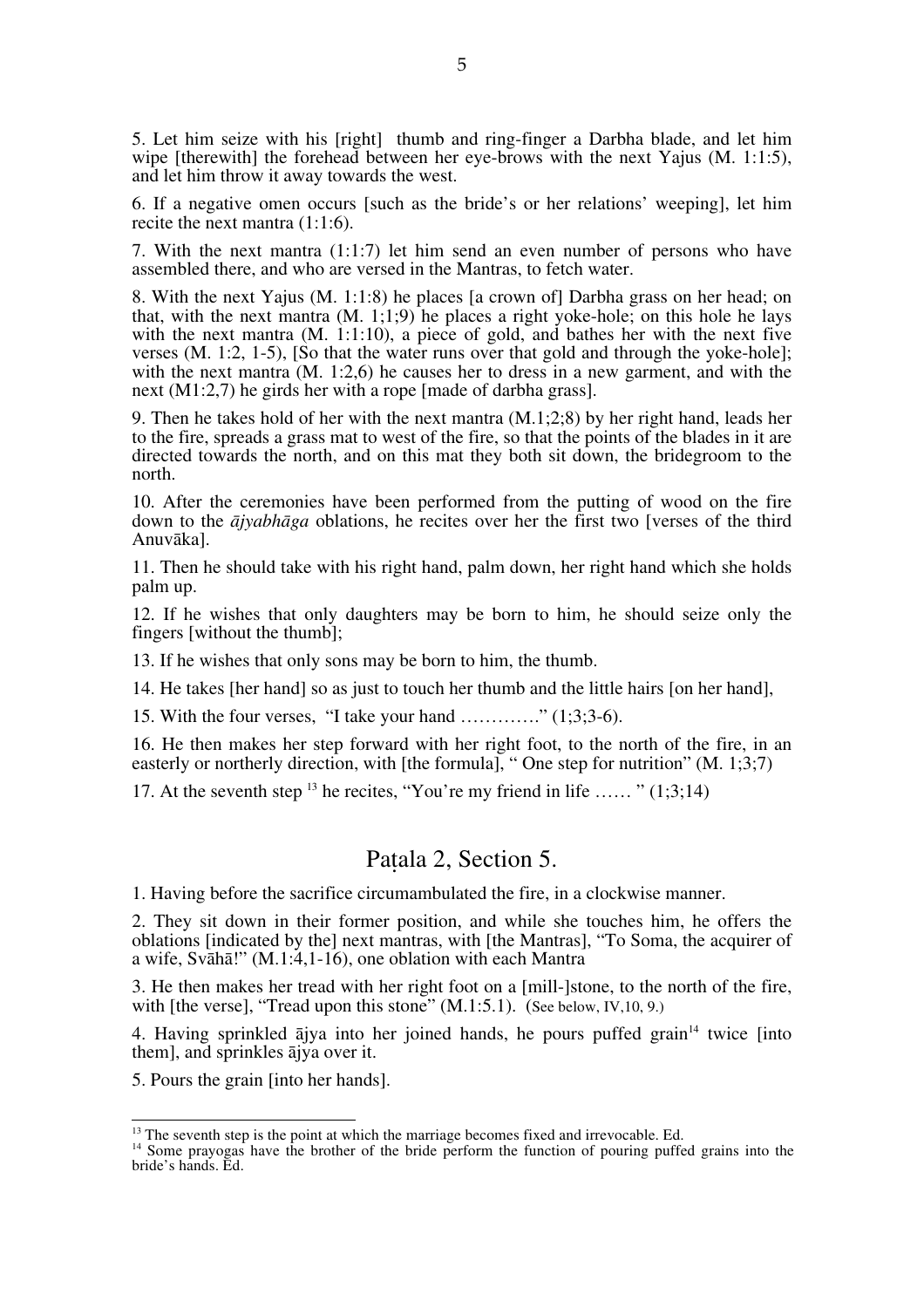6.  $He^{15}$  sacrifices [that grain] with [the verse], "This woman ....." (M, 1:5:2).

7. Having circumambulated the fire, in a clockwise direction, with the next three verses;  $(M. 1:5:3-5)$  he makes her tread on the stone as above  $(M.1:5:6)$ .

8. And the oblation [of puffed rice is performed] with the next mantra (M.1:5:7).

9. [Then follow] again the circumambulation (M.1:5:8-10), the injunction to tread on the stone  $(M.1:5,11)$ , and the oblation with the next mantra  $(M.1:5,12)$ .

10. [Then] the circumambulation again  $^{16}$  (M.1:5,13-15).

11. He then undertakes the performance of the *Jaya* and other oblations.

12. Having performed [the rites] down to the sprinkling [of water] round [the fire], and having untied the rope with the next two verses (M.1:5,6.7), he should then take her away [from her father's house in a vehicle], or should have her taken away.

13. Having put that fire [with which the marriage rites have been performed, into a vessel], they carry it behind [the newly-married couple].

14. It should be kept constantly.

15. If it goes out, [a new fire] should be kindled by attrition,

16. Or it should be fetched from the house of a śrotriya.

17. Besides, if [the fire] goes out, one of them, either the wife or the husband, should fast.

18. Or he may sacrifice with the next mantra (M.1:5,18), and not fast.

19. The next mantra  $(M, 1:6, 1)$  is for putting the chariot [on which the young couple is to depart], in position;

20. With the next two verses (M.1:6,2,3), he harnesses the two animals to the chariot;

21. First the right one.

22. When she mounts [the chariot], he recites over her the next mantras (M.1:6,4-7).

23. With the next mantra (M.1:6,8), he spreads out two threads in the wheel-tracks [in which the chariot is to go], a dark-blue one in the right [track], a red one in the left.

24. With the next verses (M. 1:6,9) he walks on these [threads].

25. And when they pass by bathing-places, posts, or cross-roads, let him recite the next mantra (M. 1:6.12).

#### Paṭala 2, Section 6.

1. The next mantra (M.1:6,13), he recites over a boat [with which they are going to cross a river].

<sup>&</sup>lt;sup>15</sup> "The action of sacrificing belongs to the bridegroom; the hands of the wife represent the sacrificial vessel." Haradatta.— "It is the bridegroom who sacrifices the grain with the verse, "This wife…..." Sudarśanārya. 7. See above, Sutra 3.

There is a controversy over who exactly offers the grains — husband or wife. Some ācāryas direct the husband to simply hold the wife's cupped hands like a vessel while she pours the grains into the fire, others opine that the wife receives the grains and then offers them into the hands of he husband who is the one to actually pour them into the fire. Ed.

<sup>&</sup>lt;sup>16</sup> There is also a controversy about how many times the couple circumambulate the fire. Some say that this verse indicates a separate and fourth round, some say it applies to the last of the group of 3 rounds. The prayogas usually direct 4 rounds – the first 3 are lead by the bride and the last by the groom. Ed.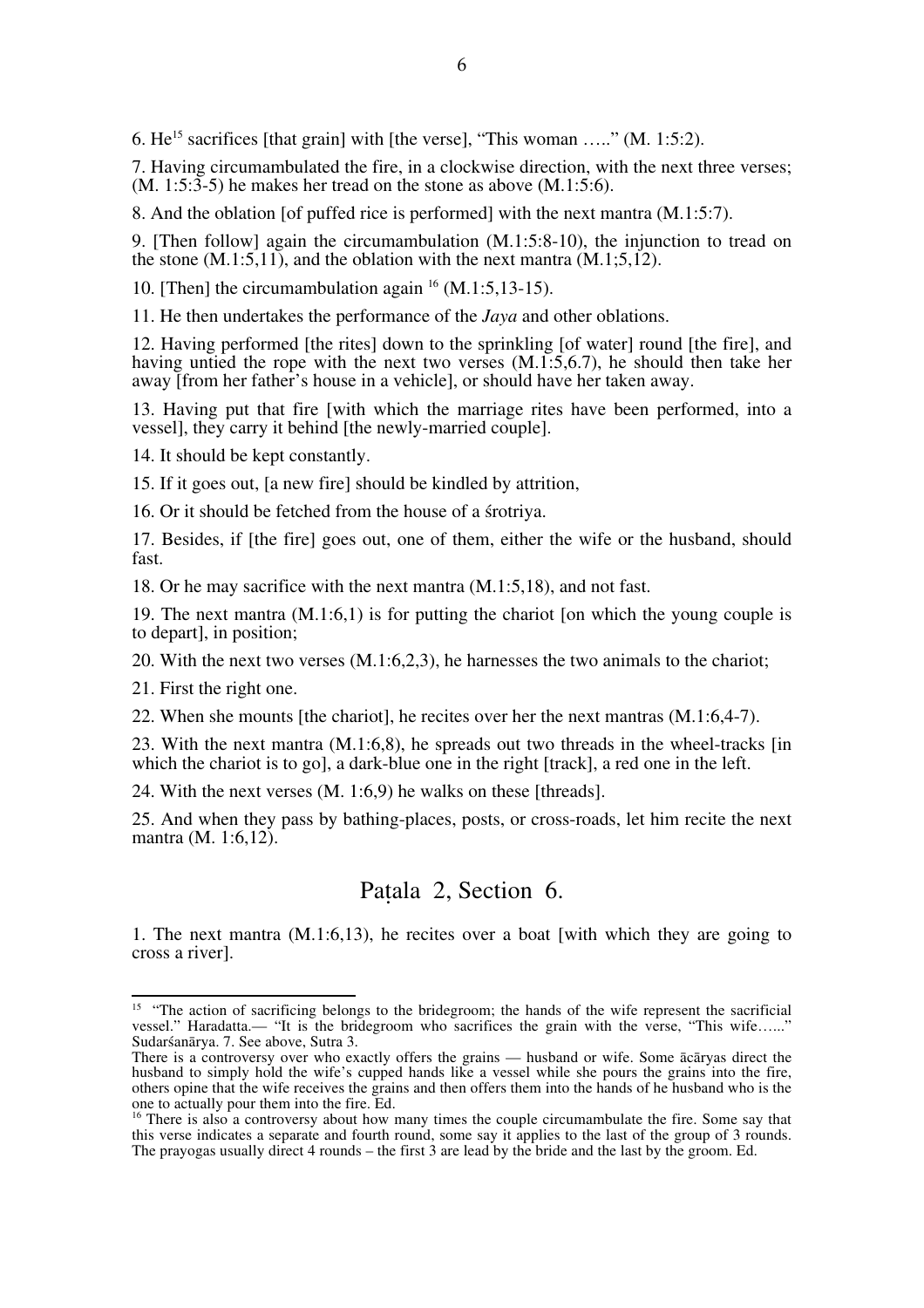2. And let the wife, when she is crossing, not look at the crew.

3. When they have crossed, let him recite the next mantra, (M. 1:6,14).

4. If they have to pass by a charnel ground, or if any article [which they carry with them], or their vehicle breaks, the ceremonies from the putting of wood on the fire down to the *ājyabhāga* oblations are performed, and while she touches him, he offers the oblations [indicated by the] next (Mantras; M.1:7.1-7) then he offers the *Jaya* and following oblations, and performs [the rites] down to the sprinkling [of water] round [the fire].

5. If they pass by trees with milky sap or by other trees that serve as marks, by rivers or by deserts, he should recite the next two verses (M.1:7,8.9), according to the characteristics in them [which refer to these different cases].

6. With the next [verse] he shows her the house (M.1:7,10).

7. With the next two verses; (M.1:7,11-12) He unyokes the two animals; the right one first.

8. Having, with the next mantra (M.1:8,1), spread out, in the centre of the house, a red bull's skin with the neck to the east, with the hair up, he makes her recite the next mantra (M. 1:8,2), while he makes her enter the house, [which she does] with her right foot.

9. And she should not tread on the threshold.

10. In the north-east part of the house the ceremonies from the putting of wood on the fire down to the *ājyabhāga* oblations are performed, and while she touches him, he offers the oblations [indicated by the] next Mantras; (M. 1:8, 3-15); then he offers the *Jaya* and following oblations, and performs [the rites] down to the sprinkling [of water] round [the fire]. Then they sit down with the next mantra  $(M.3;1.1;9,1)$  on the [bull's] hide, the bridegroom to the north.

11. He then places with the next mantra (M. 1:9,2), the son of a woman who has only sons and whose children are alive, in her lap, gives fruits to the [child] with the next Yajus (M. 1:9,3), and recites the next two verses; (M. 1:9, 4-5). Then he [and his wife] observe silence until the stars appear.

12. When the stars have appeared, he goes out [of the house with her] in an easterly or northerly direction, and shows her the polar star and [the star] Arundhati with the next two verses (M. 1:9,6-7), according to the characteristics [contained in those verses.

#### Paṭala 3. Section 7.

1. He then makes her offer the sacrifice of a Sthālipāka sacred to Agni.

2. The wife husks [the rice grains out of which this Sthālipāka is prepared].

3. After he has cooked [the Sthālipāka], and has sprinkled [ājya] over it, and has taken it from the fire towards the east or the north, and has sprinkled [ājya] over it while it stands [there near the fire], [the ceremonies] from the putting of wood on the fire down to the ājyabhāga oblations [are performed], and while she touches him, he offers oblations of that Sthālipāka.

4. The "spreading under" and the "sprinkling over" [of ājya are done] once; two Avadānas [or cut-off portions are taken].

5. Agni is the deity [of the first oblation]; the offering is made with the word Svāhā.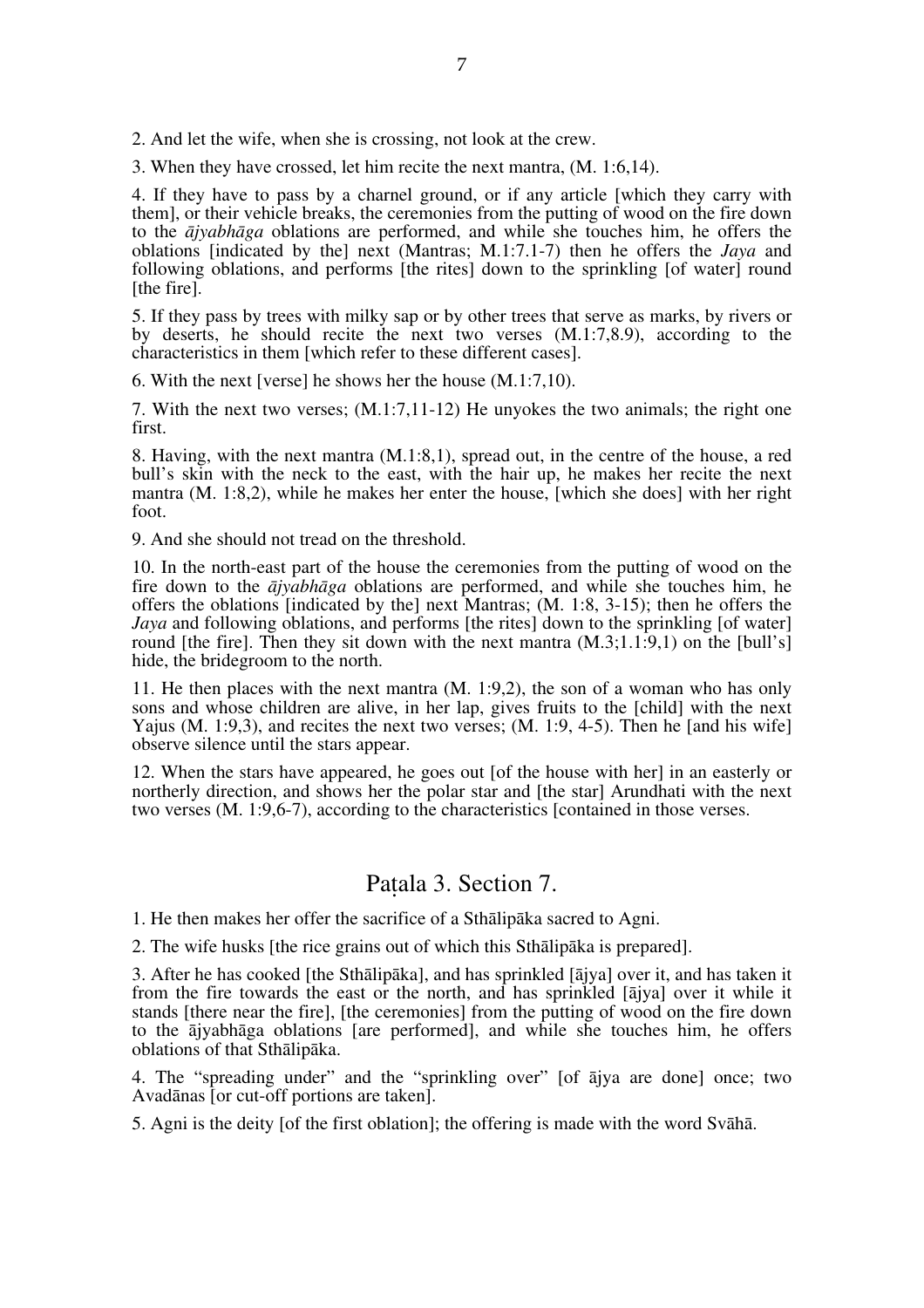6. Or he may sacrifice after having picked out, once, a portion [of the sacrificial food with the Darvi spoon].

7. Agni Svistakrt is the second [deity].

8. [At the Svistakrt oblation] the " spreading under" and taking an Avadāna are done once, the sprinkling over [of ājya] twice.

9. The Avadāna for the first deity [is taken] out of the middle [of the Sthālipāka];

10. It is offered over the centre [of the fire].

11. [The Avadāna] for the second [deity is taken] from the northern part [of the Sthālipāka];

12. It is offered over the easterly part of the northerly part [of the fire].

13. Having silently anointed [a part of] the *Barhis* [by dipping it] into the remains both [of the Sthālipāka and the ājya] in the way prescribed [in the śrauta ritual] for the [part of the Barhis called] *Prastāra*, he throws [that part of the *Barhis*] into the fire. 17

14. [The rule regarding] the second sprinkling [of water round the fire] is valid [here].

15. He gives [the remains of] that [sacrificial food] with butter to a Brāhmana to eat —

16. — whom he reveres. To that [Brāhmaṇa] he makes the present of a bull. 18

17. In the same way, with the exception of the dakshina, they should offer a Sthālipāka from then onwards, on the days of the new and full moon, after having fasted.

18. Some say that a vessel full [of grain] is the honorarium.

19. From then onwards he should offer morning and evening<sup>19</sup> with his hand these two oblations [to Agni and to Agni Svistakrt] of [rice] grains or of barley.

20. The deities are the same as at the Sthālipāka [just described].

21. Some say that the first oblation in the morning is sacred to Sūrya.

22. Before and after [those oblations] the sprinkling [of water] round [the fire is performed] as stated above. (See 1:2 3. 8.)

23. By the sacrifice of the new and full moon the other ceremonies have been explained [the knowledge of] which is derived from practice.

24. The deities [of those rites] are as stated [with regard to each particular case], having their place between Agni (Sutra 5) and Svistakrt (Sutra 7).

25. The slaughter [of a cow] on the arrival of a guest [should be performed as stated below] without alterations. 20

26. [The deities] of the Vaisvadeva ceremony are the Visve-devas.<sup>21</sup>

27. Of ceremonies performed on full-moon days, the full-moon day on which they are performed.22

17 Comp. śrauta-Sūtra 111:5:9 seq.— See 1:2, 8. The upahomas prescribed above,1:2, 7, are not

<sup>&</sup>lt;sup>18</sup> Comp. Hiranyakesin 1:7, 23:5-6<br><sup>18</sup> Comp. Hiranyakesin 1:7, 23:5-6<br><sup>19</sup> The two regular daily oblations corresponding to the Agnihotra of the strauta ritual.<br><sup>20</sup> See below, V,13,16.<br><sup>21</sup> See Apastamba Dharma-Sūtra 11 seq. Hiraṇyakeśin 1:7, 23:2 seq. 6. As to the technical meaning of upahatya or upaghātam, comp. the note on Gobhila 1:8, s2; Grhya-saṅgraha 1: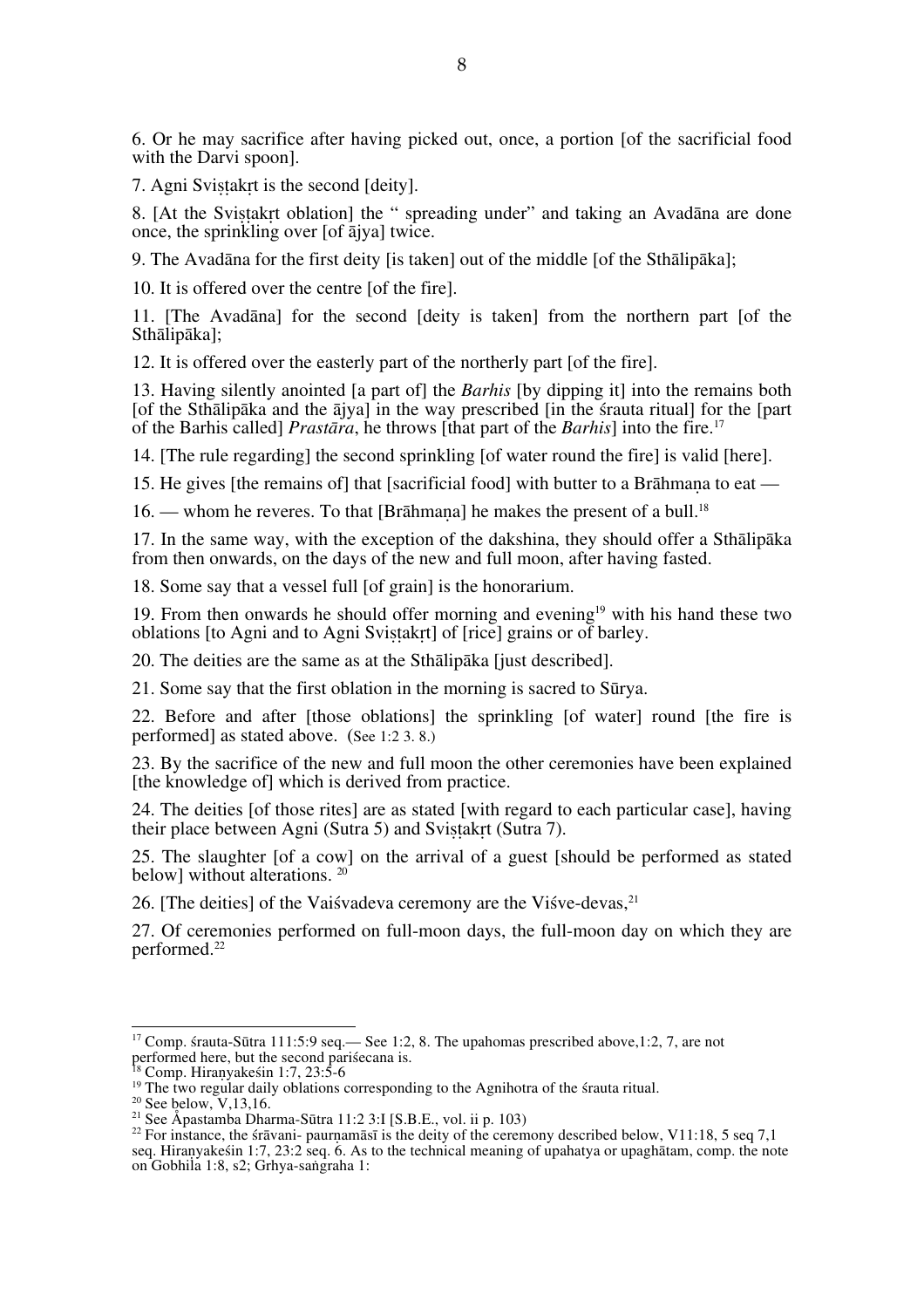### Paṭala 3, Section 8.

1. At the opening and concluding ceremonies of the Vedic study, the Rishi who is indicated [as the Rishi of the Kāṇḍa which they study, is the deity to whom the ceremony belongs], 23

2. And in the second place *Sadasaspati* (cf. Mantrap. 1:9, 8).

3. They reject a yajña performed by a wife [alone] or by one who has not received the Upanayana initiation, and a sacrifice of salt or pungent food, or of such food as has an admixture of a despised sort of food.

4. Sacrifices connected with special wishes and Bali sacrifices should be performed] as stated [even against the clauses of the last Sutra].

5. Whenever the fire flames up of itself, he should put two pieces of wood on it with the next two [verses; M. 1:9, 8-10),

6. Or with [the two formulas], "May wellbeing come me! May wellbeing come me!

7. Let him notice the day on which he brings his wife home.

8. [From that day] through three nights they should both sleep on the ground, they should refrain from having sex, and should avoid salt and pungent food.

9. Between their sleeping-places a staff is interposed, which is anointed with perfumes and wrapped round with a garment or a thread.

10. In the last part of the fourth night he takes up the [staff] with the next two verses (M. 1:10,1-2), washes it and puts it away; then [the ceremonies] from the putting of wood on the fire down to the *ājyabhāga* oblations [are performed], and while she touches him, he offers the oblations [indicated by the] next mantras; (M.1:10, 3-9); then he offer the *Jaya* and following oblations, and performs [the rites] down to the sprinkling [of water] round [the fire]. Then he makes her sit down to the west of the fire, facing the east, and pours some ājya of the remains [of those oblations] on her head with the [three] *Vyāhṛtis* and the word Om as the fourth (M. 1:10, 10—13). Then they look at each other with the next two verses  $(M, 1:11:1-2)$ , according to the characteristics [contained in those verses]; with the next verse  $(M.1:11:3)$  he besmears the region of their hearts with remains of *ājya*; then he should recite the next three verses (M.1:11:4- 6), and should recite the rest [of the Anuvaka; 1:11:7-11] when cohabiting with her.

11. Or another person should recite [the rest of the Anuvaka] over her, [before they cohabit].

12. During her [first] monthly period he instructs her about the things forbidden [to menstruating women], contained in the Brāhmana, in the section, "A menstruating woman with whom," &c. (Taittiriya Samhita 2:5,1:6 seq.)<sup>24</sup>

23 1; Haradatta observes that at the *kāṇḍopākaraṇa* and *kāṇḍasamāpana* the Rishi of that kāṇḍa, at the general *adhyāyopākaraṇa* and samāpana all kāṇḍarṣis, should be worshipped.

 $24$  ii. 5. 1. Visvarupa, son of Tvastr, was the domestic priest of the gods, and the sister's son of the Asuras. He had three heads, one which drank Soma, one Sura, and one which ate food. He promised openly the share to the gods, secretly to the Asuras. Men promise openly the share to every one; if they promise any one secretly, his share is indeed promised. Therefore Indra was afraid (thinking), 'Such an one is diverting the sovereignty (from me).' He took his bolt and smote off his heads. (The head) which drank Soma [1] became a hazelcock; (the head) which drank Sura a sparrow; (the head) which ate food a partridge. He seized with his hand the guilt of slaying him, and bore it for a year. Creatures called out upon him, 'Thou art a Brahman slayer.' He appealed to the earth, 'Take a third part of my guilt.' She said, 'Let me choose a boon. I deem that I shall be overcome through digging. Let me not be overcome by that.' He replied, 'Before [2] a year is out it will grow up for thee.' Therefore before the year is out the dug-out portion of earth grows up again, for that was what she chose as a boon. She took a third of his guilt. That became a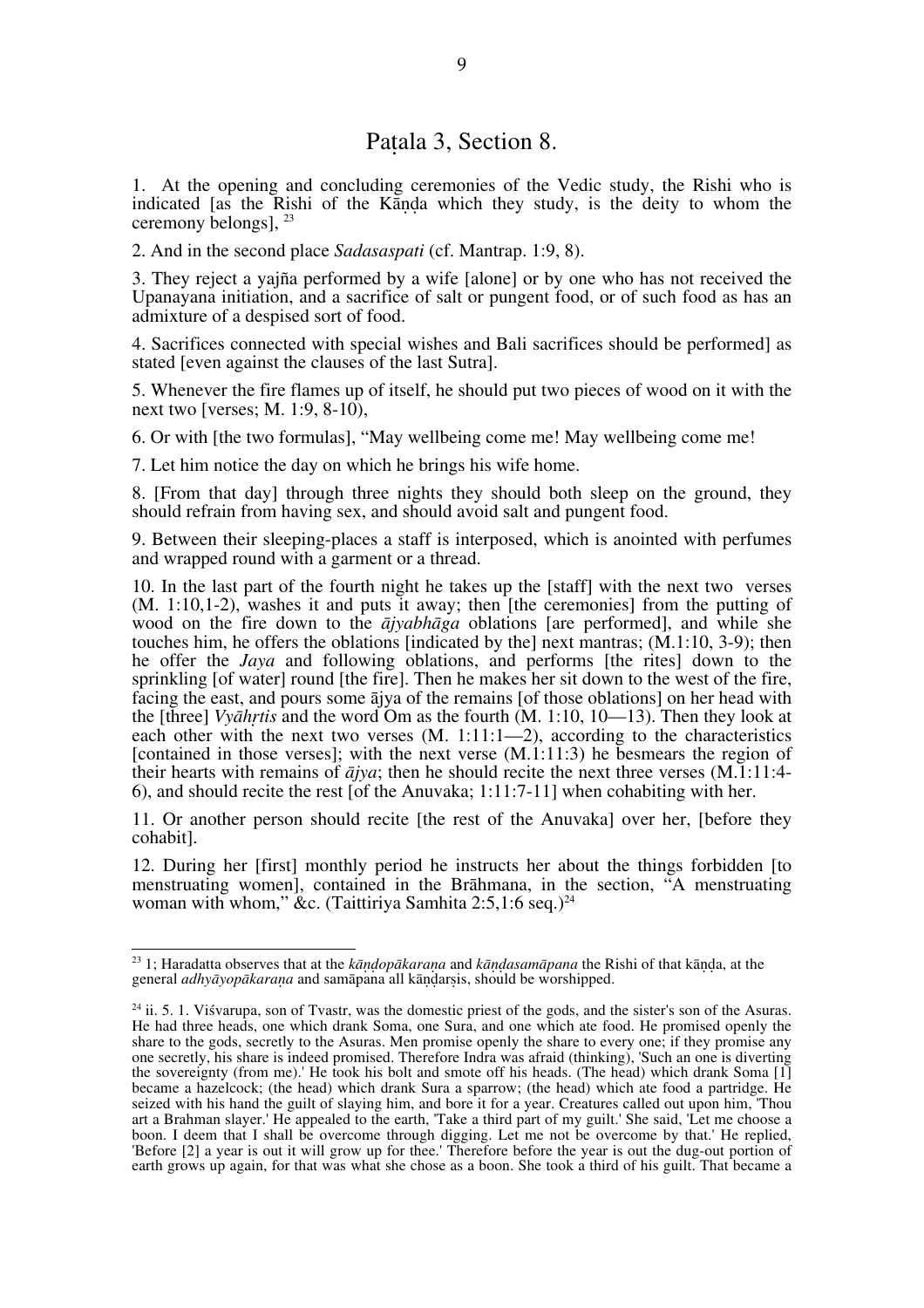13. After the appearance of her monthly period, he should, when going to cohabit with her after her period, recite over her, after she has bathed, the next verses (M. 1:12, 1—13:4).

## Paṭala 3, Section 9

1. Each following night with an even number, from the fourth [after the beginning of her period] till the sixteenth, brings more excellent offspring to them, if chosen for the [first] cohabiting after her period; thus it is said.

2. If he sneezes or coughs while going about on business, he should touch water and should recite the two following verses;  $(M.1:13:5-6)$  according to the characteristics [which they contain].

3. In the same way with the next Mantras (M. 1:13,7—10) — he should address the following objects], according to the characteristics [which those Mantras contain]: a conspicuous tree, a heap of excrements, the skirt [of his garment] which is blown against him by the wind, and a shrieking bird.

4. One [for instance, the wife's father] who wishes that the hearts of both [husband and wife] may be in accord should observe chastity through at least three nights and should prepare a Sthālipāka. Then [the ceremonies] from the putting [of wood] on [the fire] down to the ājyabhāga oblations [are performed], and while the wife touches him, he sacrifices of the Sthalipaka the oblations [indicated by the] next Mantras; (M.1:14;1— 7); then he offers the Jaya and following oblations, and performs [the rites] down to the sprinkling [of water] round [the fire]. [The remains of] the [sacrificial food] with butter, he should give to eat to an even number of Brāhmaṇas, at least to two, and should cause them to pronounce wishes for his success.

5. When the moon, on the following day, will be located in the nakṣatra of Tiśya, she strews three times seven barley-grains around [the plant pāṭham] Clypea Hernandifolia with [the formula], "If you belong to Varuna, I redeem you from Varuna. If you belong to Soma, I redeem you from Soma."25

6. On the following day she should set upright [the plant] with the next mantra (M. 1:15,1), should recite the next three [verses; M. 1:15,2-4) over it, should tie [its root] with the next mantra (M. 1:15,5) to her hands so that [her husband] does not see it, and should, when they have gone to bed, embrace her husband with her arms, with the verse alluding to the word *upadhāna* ["putting on"] (M.1:15,6).

7. Thus he will be controlled by her.

8. By this [rite] also [a wife] overcomes her co-wives.

 $\overline{a}$ natural fissure; therefore one who has piled up a fire-altar and whose deity is faith should not choose a natural fissure, for that is the colour of guilt. He appealed to the trees, 'Take a third part of my guilt.' They said, 'Let us choose a boon. We deem that we shall be overcome through pruning [3]. Let us not be overcome by that.' He replied, 'From pruning shall more (shoots) spring up for you.' Therefore from the pruning of trees more (shoots) spring up, for that was what they chose as a boon. They took a third part of his guilt, it became sap; therefore one should not partake of sap, for it is the colour of guilt. Or rather of the sap which is red or which comes from the pruning one should not partake [4], but of other sap at will. He appealed to a concourse of women, 'Take the third of my guilt.' They said, 'Let us choose a boon; let us obtain offspring from after the menses; let us enjoy intercourse at will up to birth.' Therefore women obtain offspring from after the menses, and enjoy intercourse at will up to birth, for that was what they chose as a boon. They took a third of his guilt, it became (a woman) with stained garments; therefore one should not converse with (a woman) with stained garments [5], one should not sit with her, nor eat her food, for she keeps emitting the colour of guilt. Or rather they say, 'Woman's food is unguent, and therefore one should not accept (from her) unguent, but anything else (can be accepted) at will.

 $25$  Comp. Gobhila 11:6:6 seq.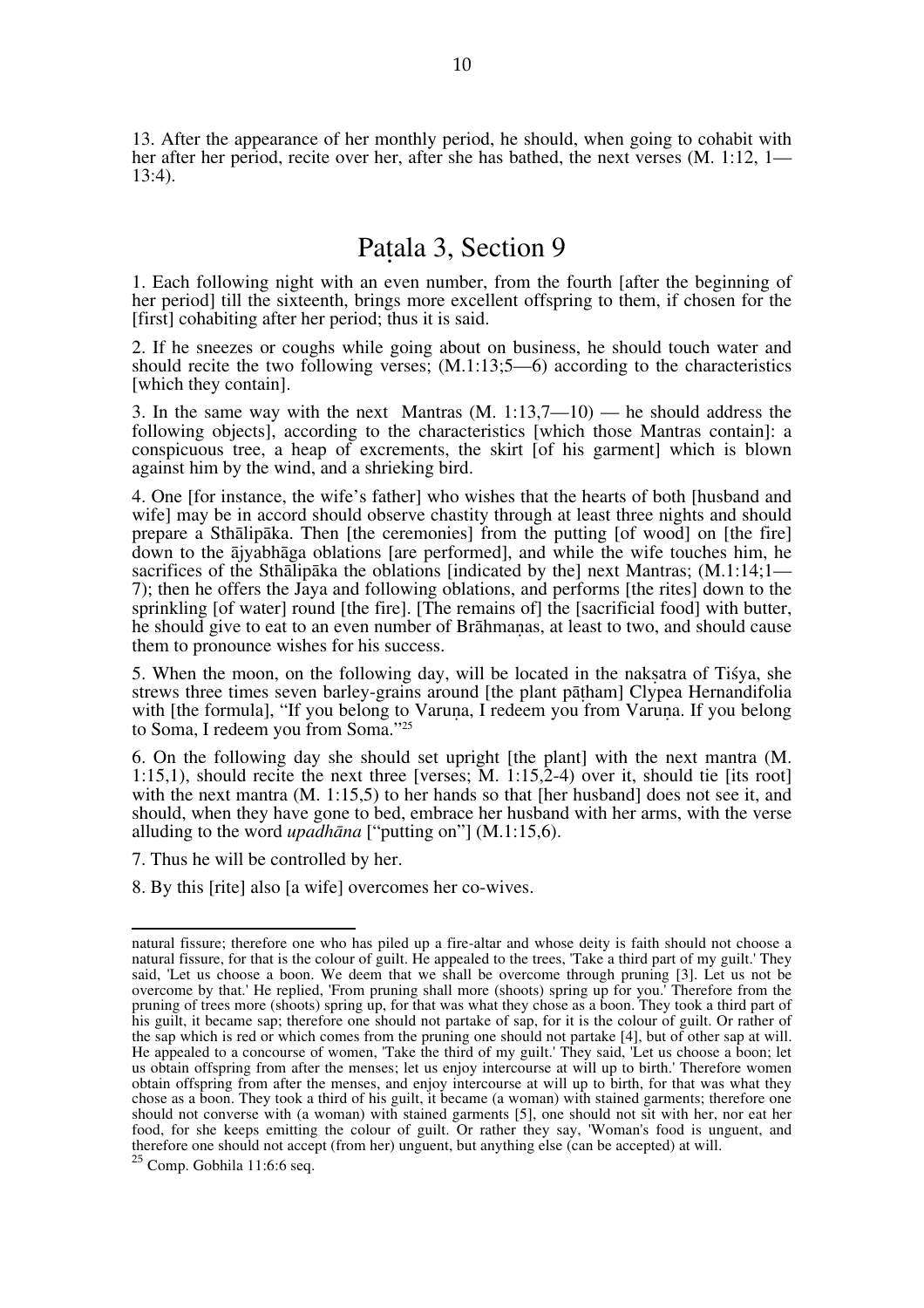9. For this same purpose she worships the sun daily with the next Anuvāka (M.1:16).

10. If a wife is affected with consumption or is otherwise sick, one who has to observe chastity, should rub her limbs with young lotus leaves which are still rolled up, and with lotus roots, with the next mantras (limb by limb] according to the characteristics [contained in those formulas]:  $(M.1:17,1-6)$ , and should throw away [the leaves and roots] towards the west.

11.With the next verses (M.1:17,7-10) he should give the wife's garment [which she has worn at the wedding ?] to [a Brāhmaṇa] who knows this [ceremony].

#### Paṭala 4, Section 10

1. We shall explain the Upanayana (initiation of the student).

2. Let him initiate a Brāhmana in the eighth year.

3. A Rājanya in the eleventh, a Vaiśya in the twelfth year.

4. Spring, summer, autumn: these are the [fit] seasons [for the Upanayana], corresponding to the order of the castes.

5. [The boy's father] serves food to Brāhmaṇas and causes them to pronounce auspicious wishes, and serves food to the boy. [The teacher] pours together, with the first Yajus [of the next Anuvāka, warm and cold] water, pouring the warm water into the cold, and moistens [the boy's] head with the next mantra  $(M, 11:1:2)$ .

6. Having put three Darbha blades into his hair [on each of the four sides of the head] one shaves the hair with the next four verses; (M.2:1:3-6) with the different Mantras, at each of the different [four] sides [of the boy's head]<sup>26</sup>.

7. With the following verse (M.2:1,7) somebody addresses [the barber] while he is shaving $27$ .

8. In the southern direction, his mother or a Brahmacārin strews barley-grains on a lump of bull's dung; with this [dung] she catches up the hair [that is cut off], and puts it down with the next [verse ; M. 2:1:8) at the root of an Udumbara tree or in a tuft of Darbha grass.

9. After [the boy] has bathed, and [the ceremonies] from the putting [of wood] on [the fire] down to the ājyabhāga oblations [have been performed], he causes him to put a piece of Palāśa wood on the fire with the next mantra (M. 2:2,1], and makes him tread with his right foot on a stone to the north of the fire, with [the verse], "Tread" (M.2:2, 2).

10. Having recited the next two verses; (M.2:2,3,4) over a garment that has been spun and woven on one day, and has caused him, with the next three mantras (M.2:2,5-7), to put it on, he recites over him, after he has put it on, the next mantra (M.2:2,8) .

11. He ties thrice around him, from left to right, a threefold-twisted girdle of Muñja grass<sup>28</sup> with the next two verses;  $(M.2:2, 9, 10)$ , and [gives him] a skin as his outer garment with the next mantra (M.2,11).

<sup>&</sup>lt;sup>26</sup> In actual practice the teacher or the father holds the darbha blades to the four sides of the boys head – front, back and sides — the mantras and the blades of darbha are cut. The barber then shaves the head leaving the topknot.

<sup>&</sup>lt;sup>27</sup> Haradatta: The teacher addresses the barber, &c.—Sudarsanarya: The mother of the boy or a Brahmacārin [comp. Sutra 8) . . . addresses the teacher who shaves him.<br><sup>28</sup> Comp. Apast. Dharma-Sūtra 1:1:2, 33; 1:3:3 seq. 12. As to the words, "he initiates him" [upanayati],

comp. Śānkhāyana 11:2,11. 12; āśvalāyana 1:20, 4 &C.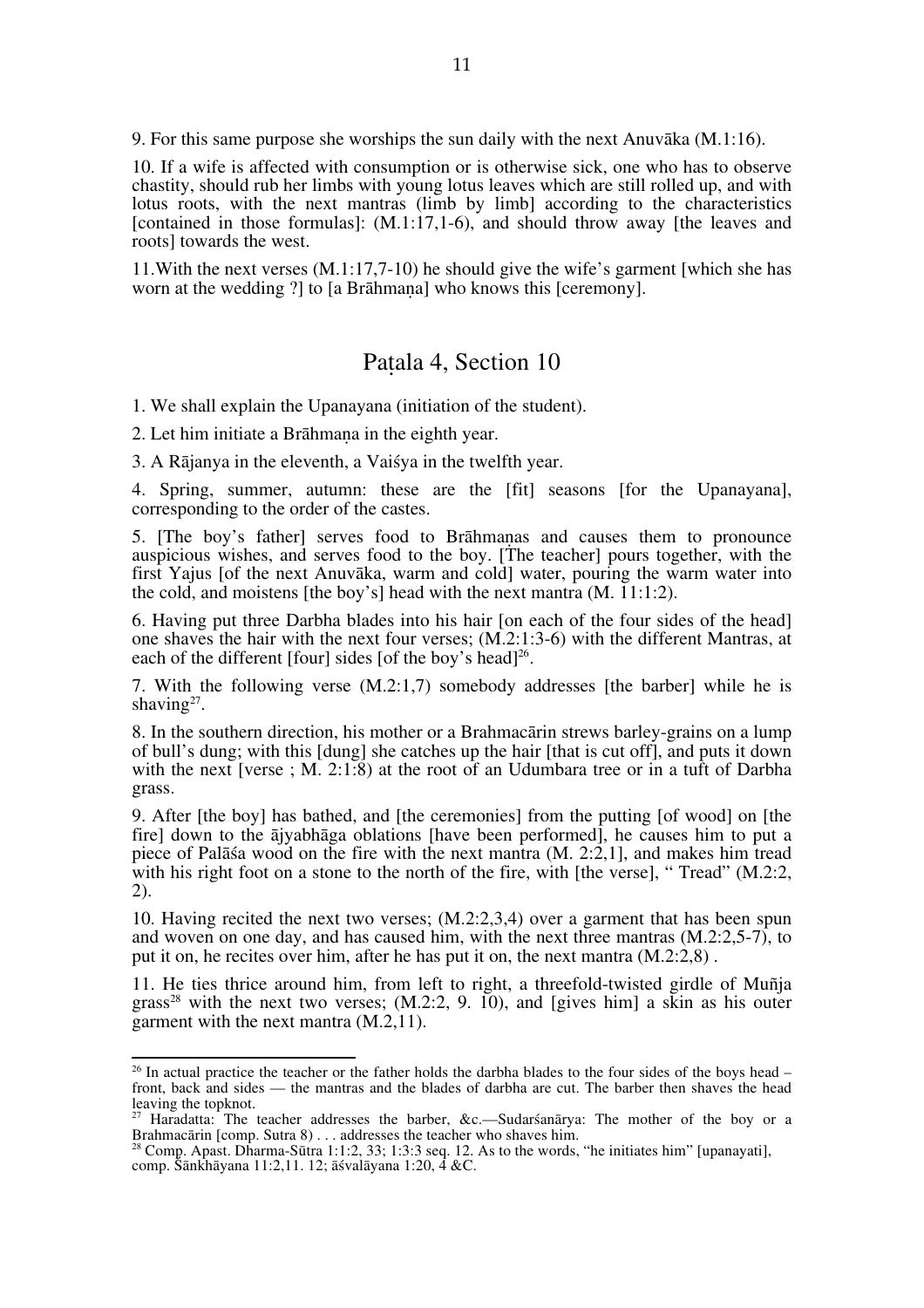12. To the north of the fire [the teacher] spreads out Darbha grass; on that he causes [the boy] to stand with the next mantra (M.2:3,1), pours his joined hands full of water into [the boy's] joined hands, makes him sprinkle himself three times with the next mantra  $(M.2:3,2)$ , takes hold of his right hand with the next formulas;  $(M.2:3:3-12)$ , gives him with the next formulas:  $(M<sub>1</sub>2:3.13-23)$  in charge to the deities [mentioned in those Mantras], initiates him with the next Yajus (M.2:3,24), and recites into his right ear the (Mantra), "Blessed with offspring be".  $(M.2:3.25)$ .

## Paṭala 4, Section 11.

1. The boy says, "I have come to lead the life of a student" (M:2:3,26).

2 The other [ie. the teacher] has to ask; the boy has to answer (M.2:3:27-30).

3. The other recites the rest [of the Anuvāka].

4. And causes the boy to repeat [the Mantra] which contains wishes for himself (M.2:3:32).

5. [The rites] down to the ājyabhāgas have been prescribed.

6. Having then caused him to sacrifice the oblations [indicated in the] next mantras; (M.2:4:1-11), following oblations.

7. Having performed [the rites] down to the sprinkling [of water] round [the fire], he puts down, to the west of the fire, a bunch of northward-pointed grass; on that [the teacher] who performs the initiation, sits down with the next Yajus (M.2:4,12.

8. The boy, sitting to the east [of him], facing the west, seizes with his right hand [the teacher's] right foot and says, " Recite the Sāvitrī, Sir !"

9. He recites [the Sāvitrī] to him, "That [glorious splendour] of Sāvitrī" [Taitt. Samh. 1:5:6:4; M.2:4,13);

10. Pāda by Pāda, hemistich by hemistich, and the whole [verse].

11. [When repeating the Sāvitrī Pāda by Pāda, he pronounces] the Vyāhṛtis singly at the beginning or at the end of the Pādas;

12. In the same way [the first and the second Vyāhṛti at the beginning or at the end] of the hemistiches; the last [Vyāhṛti, when he repeats] the whole verse.

13. With the next Mantra (M.2:4,14) the boy touches his upper lip;

14. With the next (M.2:4,15) both his ears;

 $\overline{a}$ 

15. With the next (M.2:5:1) he takes up the staff.

16. The staff of a Brāhmaṇa is made of Palāśa wood, that of a Rājanya of a branch of the Nyagrodha tree, so that the downward-turned end [of the branch] forms the tip [of the staff], that of a Vaiśya of Bādara or Udumbara wood.

17. Some state [only], without any reference to caste, that the staff should be made of the wood of a tree.<sup>29</sup>

18. After [the teacher] has made him repeat [the formula], "My memory" (M. 11:5:2), and he has bestowed an optional gift on his teacher, and [the teacher] has made him arise with [the formula, M2:5,3), "Up, with life!" [the student] worships the sun with the next (Mantras; 11:5,4).

<sup>&</sup>lt;sup>29</sup> These Sutras are identical with Dharma-Sūtra 1:1:2,  $3$  [S. B. E., vol. 11:p. 9).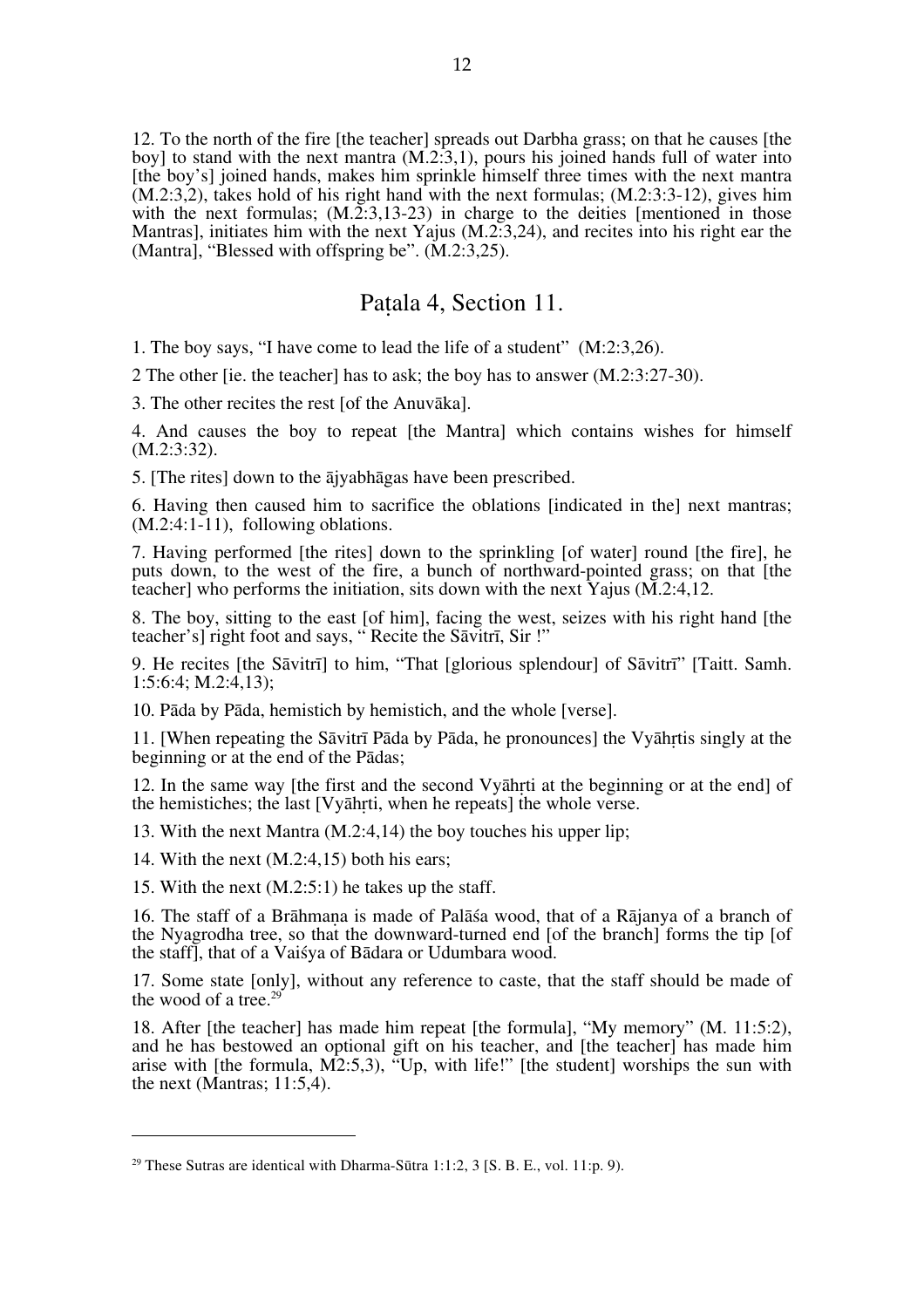19. If [the teacher] wishes, "May this [student] not be estranged from me," let him take [the student] by the right hand with the next mantra  $(M.2:5:6)$ .

20. They keep that fire [used at the Upanayana] three days,

21. And [during that time] salted and pungent food should be avoided.

22. Having wiped [with his hand wet] around [the fire] with [the formula], "Around thee"  $(M.\overline{2:6,1})$ , he should put [twelve] pieces of wood on that [fire] with the next-<br>mantras  $(M.2:6:2-13)$ .

23. In the same way also on another [fire, when the Upanayana fire is kept no longer],

24. Fetching fuel regularly from the forest.

25. With the next formula (M.2:6,14) the teacher instructs [the student in his duties].

26. On the fourth day [after the Upanayana the teacher] takes the garment [of the student<sup>[30</sup> for himself with the next mantra  $(M.2:6.15)$ , having made him put on another [garment].

#### Paṭala 5, Section 12.

1. Having studied the Veda, when going to take the bath [which signifies the end of his studentship], he enters a cow-shed before sunrise, hangs over its door a skin with the hair inside, and sits there.

2. On that day the sun should not shine upon him. 13:2. See above, 4,11:7.

3. At noon, after [the ceremonies] from the putting [of wood] on the fire down to the ājyabhāga oblations [have been performed], he puts a piece of Palāśa wood on [the fire] with the next mantra (M.2:7,1), sits down to the west of the fire on a mat or on eraka grass, recites the next mantra, (M.2:7, 2) over a razor, and hands it over to the barber with the next Yajus  $(M.2:7, 3)$ . [The rites] beginning with the pouring together of [warm] and cold] water down to the burying of the hair are the same as above (comp. M.2:7, 4).

4. He sits down behind the cow-shed, takes the mekhala off, and hands it over to a Brahmacārin.

5. The [Brahmacārin] hides it with the next Yajus (M.2:7,5) at the root of an Udumbara tree or in a tuft of Darbha grass.<sup>31</sup>

6. With water of the description stated above he bathes with the six next [verses;  $M2:7.6-11$ ), and with the next  $(M.2:7.12)$  he brushes his teeth with a stick of Udumbara wood.

7. Having bathed and anointed his body with such ingredients as are used in bathing, [aromatic powder, &c.].

8. He puts on with the next Yajus (M.2:713) a fresh under garment, and anoints himself, after having given the unguent in charge of the deities with the next mantras,  $(M.2:7.14)$ , with the next mantra,  $(M.2:7.15)$  with sandal paste which is scented with all kinds of perfumes. With the next mantra,  $(M.2:7.16)$  he moves about a gold bead with its setting, which is strung on a string, three times from left to right in a water-pot; with the next mantra,  $(M.2:7.17)$  he ties the [bead] to his neck; in the same way, without

<sup>&</sup>lt;sup>30</sup> The garment which the teacher takes for himself is that mentioned above, IV, 10, 10. 12, 3. See above, IV, 10, 5-8. 6. See IV, 10, 5.

 $31$  Comp.  $\bar{a}$ śvalāyana-Grhya 1:24,11. 12,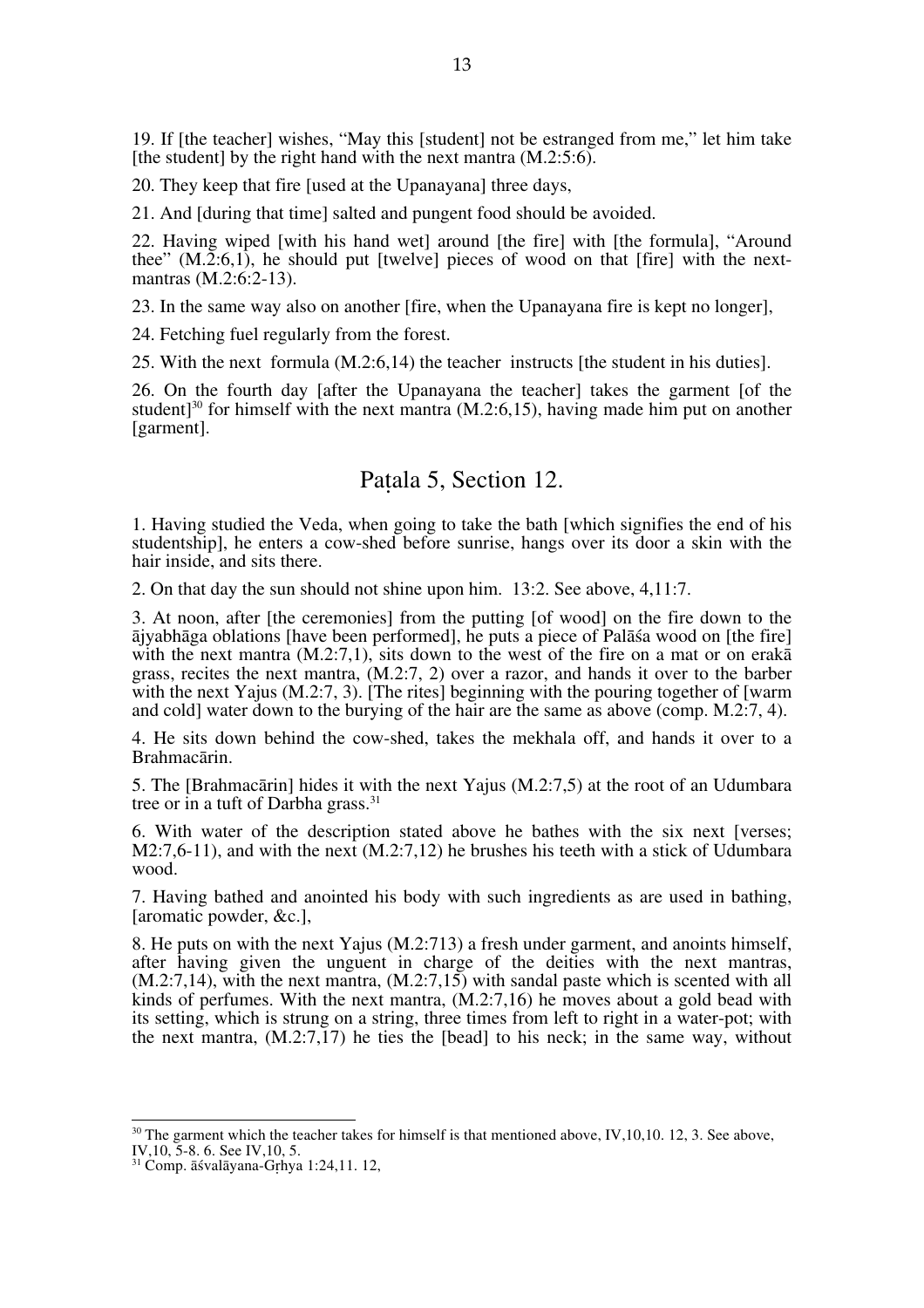Mantras, he ties a bead of Bādara wood to his left hand, and repeats the rites stated above with a fresh upper garment, with the [verses], "May the rich" $32$ .

9. To the hem [of that uttarīya] he ties two earrings, puts them into the [sacrificial spoon called] Darvi, offers the oblations [indicated by the] next (Mantras; M.2:8, I-8), pouring the ājya, over [the ear-rings], and offers the Jaya and the other oblations.

10. Having performed [the ceremonies] down to the sprinkling [of water] round [the fire], he should fix [one of the ear-rings] with the same [verses] to his right ear, and with the same [verses one] to his left ear.

11. In the same way he should with the following mantras, (M.2:8, 9-9,5), according to the characteristics [contained in them], [put] a garland on his head, anoint [his eyes], look into a mirror, [put on] shoes, [and should take] an umbrella and a staff.

12. He keeps silence until the stars appear.

13. When the stars have appeared, he goes away towards the east or north, worships the quarters [of the horizon] with the next hemistich, and the stars and the moon with the next (M.2:9, 6).

14. Having spoken with a friend he may go where he likes.

## Paṭala 5, Section 13.

1. Now this [is] another [way for performing the Samāvartana]. He bathes silently at a bathing-place and puts silently a piece of wood on [the fire].

2. He sits down on a bunch of grass, as stated above (comp. M.2:9,7), at a place where they are going to honour him [with the Argha reception].

3. A king and a chieftain [sit down] in the same way [as a Brāhmaṇa], with the next two mantras (M.2:9,8.9), according to the characteristics [contained in them].

4. [The host] announces [to the guest], "The water for washing the feet!"

5. [The guest] should recite the next mantra, (M.2:9,10) over [that water] and should stretch out the right foot first to a Brāhmana, the left to a Sudra.

6. Having touched the person who washes him, he should touch himself [ie. his own heart] with the next mantra  $(M.2:9,11)$ .

7. [The host, taking the Argha water] in an earthen vessel which he holds with two bunches of grass, announces [to the guest], "The Argha water!"

8. [The guest] should recite the next mantra (M.2:9,12) over [that water] and should recite the next Yajus (M.2:9,13), while a part [of the water] is poured over his joined hands.

9. Over the rest [of the water] which is poured out towards the east, he recites the next mantra, (M.2:9,14)

10. [The host] mixes together yoghurt and honey in a brass vessel, covers it with a larger [brass cover], takes hold of it with two bunches of grass, and announces [to the guest], "The honey-mixture!"

11. Some take three substances, [those stated before] and ghee.

12. Some take five, [the three stated before], and grains, and flour.

32 comp. above, 4,10,10; M.2:7,18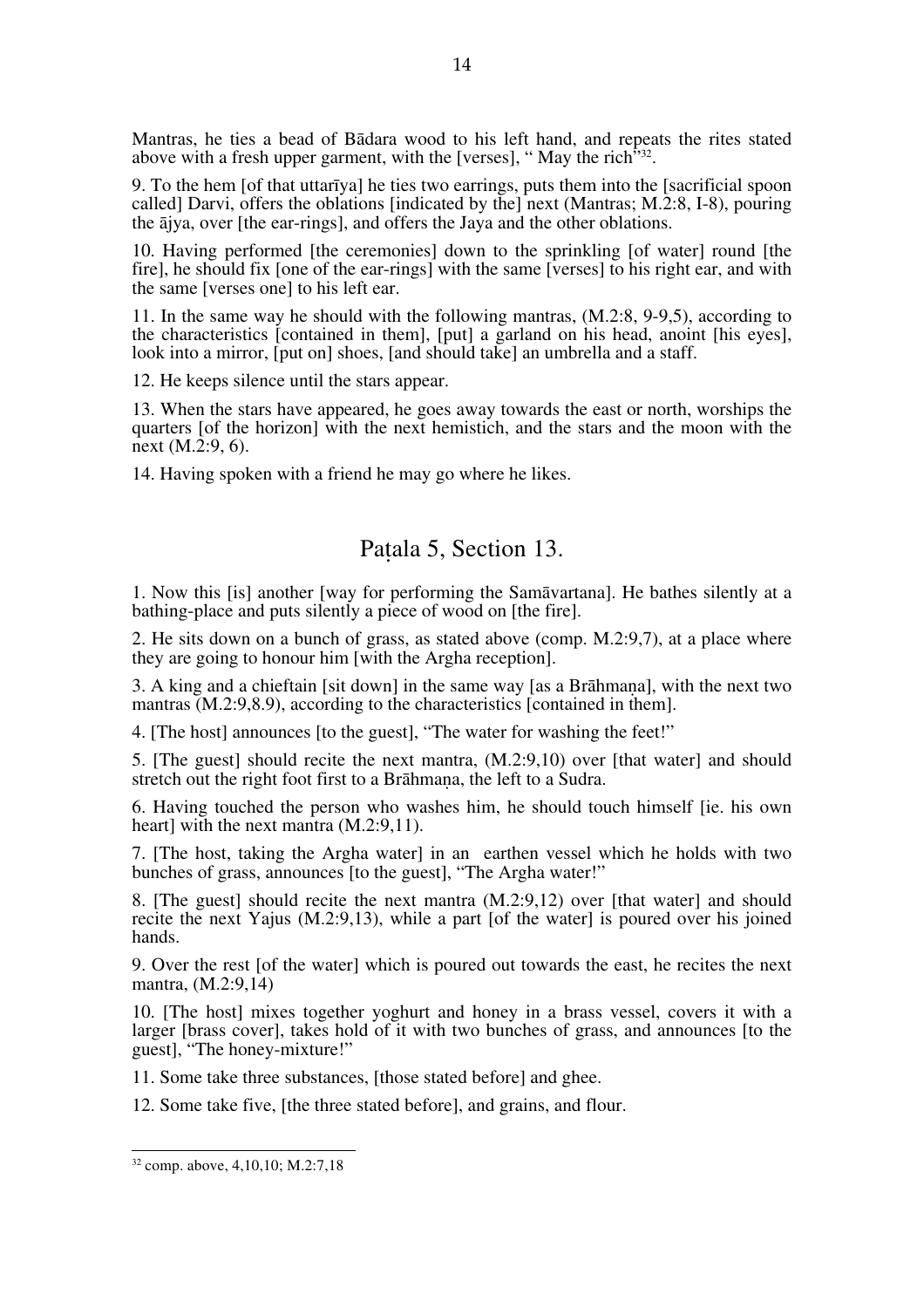13. The guest recites the next two mantras (M.2:10,1.2) over [the honey-mixture] and sips water with the two Yajus (M.2:10,3.4) before [eating] and afterwards; with the next mantra, (M.2:10,5) he should partake three times [of the drink] and should give the remainder to a person towards whom he is kindly disposed.

14. A king or a chieftain should only accept it and [give it] to his Purohita.

15. [The host] announces the cow with [the word], "The cow!"

16. After the guest has recited the next mantra, (M.2:10,6] over [the cow, the host kills it and] cooks its omentum, and having performed the 'spreading under" and the sprinkling over [of  $\bar{a}$ jya], he sacrifices it with the next verse (M.2;10,7) with a pal $\bar{a}$ sa leaf from the middle or the end [of the stalk].

17. If the guest chooses to let [the cow] loose, he recites the next mantras (M.2:10, 8- 11) in a low voice [and says] loudly, "Om! Let it loose!" (M.2:10,12).

18. [In this case] he recites the next mantras (M.2:10,13-17) in a low voice over the food which is announced to him [instead of the cow], [and says] loudly, "Om! Make it ready!" (M.2:10,18).

19. For his teacher, for a Ritvig, for his father-in-law, for a king he ought to perform this [Arghya ceremony] as often as they visit his house, if at least one year has elapsed [since they came last].

20. For a renowned teacher [of the Veda the ceremony should be performed] once.

#### Paṭala 6, Section 14.

1. The *Sīmantonnayana* [or parting of the pregnant wife's hair, is performed] in her first pregnancy, in the fourth month 33.

2. [The husband] serves food to Brāhmaṇas and causes them to pronounce auspicious wishes; then, after [the ceremonies] from the putting [of wood] on the fire down to the ājyabhāga oblations [have been performed], he offers the oblations [indicated in the] next mantras  $(M.2:11,1)$  – 8), while [the wife] touches him, and enters upon the [performance] of the Jaya and following oblations.

3. Having performed [the rites] down to the sprinkling [of water] round [the fire], he makes her sit down to the west of the fire, facing the east, and parts her hair upwards [i.e. beginning from the front] with a porcupine's quill that has three white spots, with three Darbha blades, and with a bunch of unripe Udumbara fruits, with the Vyāhṛtis or with the two next (verses, M.2:11:9.10).

4. He says to two lute-players, "play!".

5. Of the next two (verses, M.2:11:11.12) the first [is to be sung on this occasion] among the [people of the] Sālvas.

6. The second [is to be used] for Brāhmaṇas; and the river near which they dwell is to be named.<sup>34</sup>

7. He ties barley-grains with young shoots [to the head of the wife]; then she keeps silent<sup>35</sup> until the stars appear.

33 The *pumsavana* sacrament is to be performed before the *sīmantam* — it is unclear why both Åpastamba and Hiraṇyakeśin describe the *sīmantam* first. Nowadays both sacraments are usually done on the same day for convenience.<br><sup>34</sup> āśvalāyana 1:14:7; Pāraskara I;15,8.

<sup>&</sup>lt;sup>35</sup> Sudarśanārya mentions that instead of the singular 'she keeps silence, she breaks her silence', some read the dual, so that the husband and his wife are referred to.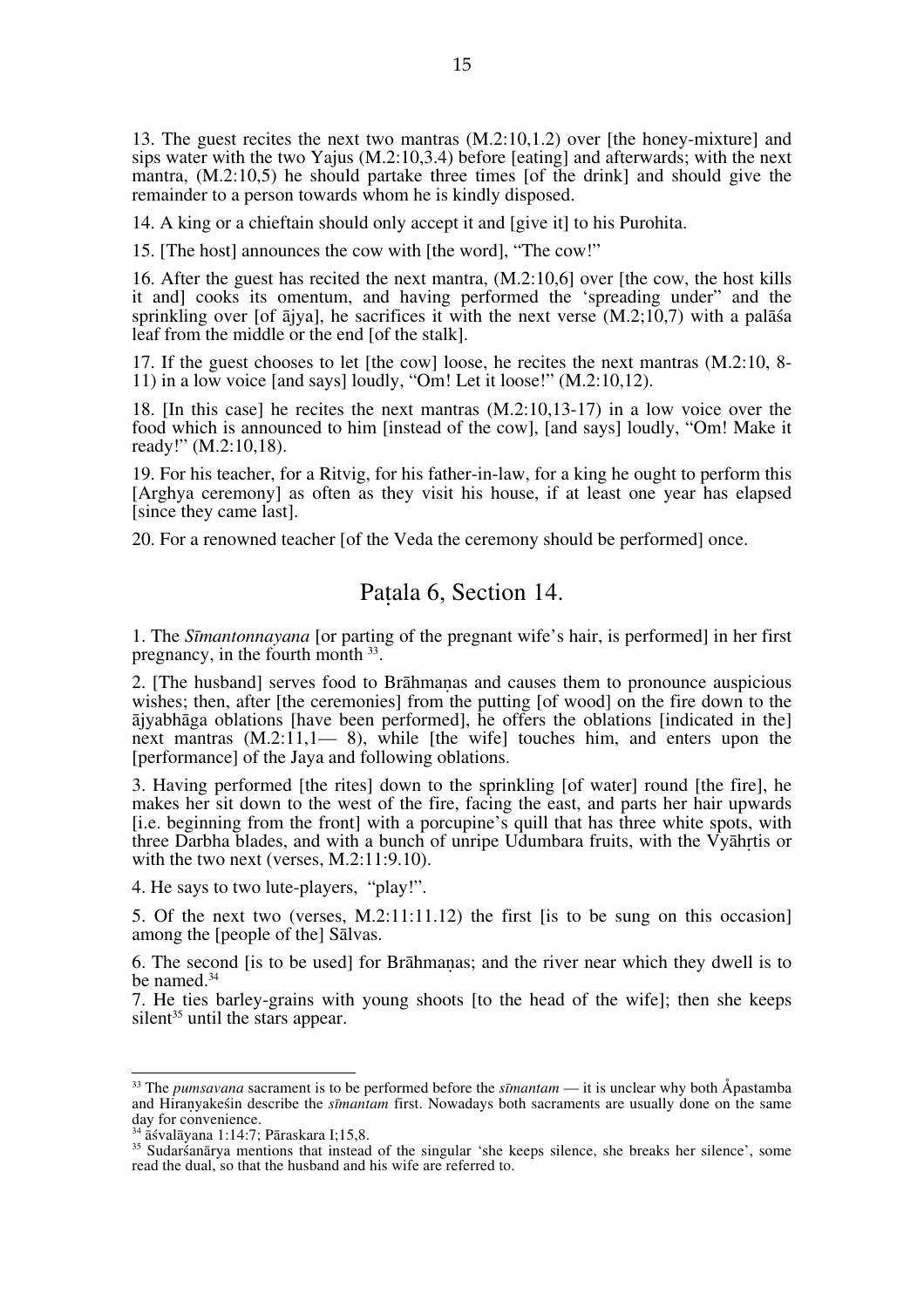8. When the stars have appeared, he goes [with his wife] towards the east or north, touches a calf, and recites the Vyāhṛtis; then she breaks her silence.

9. The *Pumsavana* [ie. the ceremony to secure the birth of a male child] is performed when the pregnancy has become visible<sup>36</sup>, under the constellation Tisya.

10. From a branch of a Nyagrodha tree, which points eastward or northward, he takes a shoot with two [fruits that look like] testicles. The putting [of wood] on the fire, &c., is performed as at the *Sīmantonnayana* (Sutra 2).

11. He causes a pre-pubescent girl to pound [the Nyagrodha shoot] on an upper mill- stone with another upper mill-stone, and to pour water on it; then he makes his wife lie down on her back to the west of the fire, facing the east, and inserts [the pounded substance] with his thumb into her right nostril, with the next Yajus M.2:11:13).

12. Then she will give birth to a son.

13. Here follows the ceremony to secure a quick delivery (*kṣipram-suvanam*).

14. With a shallow cup that has not been used before, he draws water in the direction of the river's current; at his wife's feet he lays down a Turyanti plant; he should then touch his wife, who is soon to be delivered, on the head, with the next Yajus (M.2:11:14), and should sprinkle her with the water, with the next [three] verses  $(M.2:11:15-17)$ .

15. If she miscarries then with the recitation of the 2 mantras  $(M.2.11:18.19<sup>37</sup>)$  she should be sprinkled with water.

#### Paṭala , Section 15.

1. After he has touched the new-born child with the Vātsapra hymn [Taitt. Samh. 4:2;2 M.2:11:20), and has taken him on his lap with the next Yajus (M.2:11:2 I], with the next [three] [verses— M.2:11:22; 12:1,22 — one by one] he addresses the child, kisses him on his head, and recites [the third verse] into his right ear.

2. And he gives him a Nakṣatra name.

3. That is secret.

4. He pours together honey and ghee; into this [mixture] he dips a piece of gold which he has tied with a noose to a Darbha blade. With the next [three] formulas (M.2:12, 3-5) he gives the boy [by means of the piece of gold, some of the mixture] to eat. With the next five [verses, M.2:12, 6-10) he bathes him. Then he pours curds and ghee together and gives him this [mixture which is called] "sprinkled butter" [priṣadājya] to eat out of a brass vessel, with the Vyāhṛtis to which the syllable "Om" is added as the fourth (M.2:12,11-14). The remainder he should mix with water and pour out in a cow-stable.

5. With the next mantra, (M.2:13:1] he places [the child] in the mother's lap; with the next (M.2:13:2) he causes her to give him her right breast; with the next two [verses, M.2:13:3. 4) he touches the earth, and after [the child] has been laid down, [he touches him] with the next mantra (M.2:13:5).

6. With the next Yajus (M.2:13:6) he places a water-pot at [the child's] head, sacrifices mustard seeds and rice-chaff with his joined hands three times with each of the next mantras (M.2:13:7-14:2), repeating each time the word Svāhā, and says [to the people who are accustomed to enter the room in which his wife lies], Whenever you enter, strew silently [mustard seeds with rice-chaff] on the fire.

 $36$  Usually in the  $3<sup>rd</sup>$  month. This is actually the time at which the gender of the foetus is decided — having been female up to this point.

<sup>37 &</sup>quot;tila deva padyasva…" and "niraitu pṛaśni śevalam …"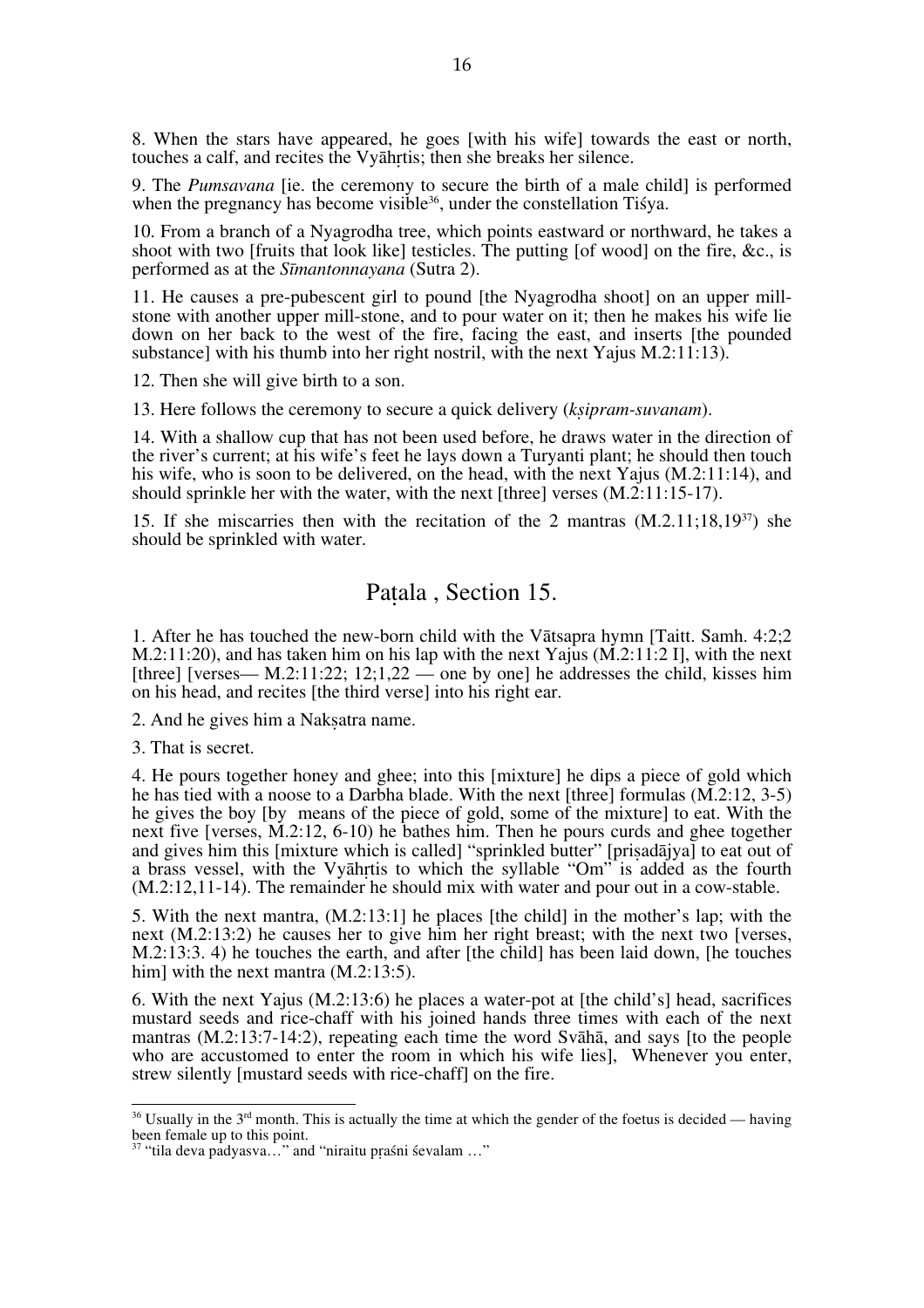7. This is to be done until the ten days [after the child's birth] have elapsed.

8. On the tenth day, after [the mother] has risen and taken a bath, he gives a name to the son. The father and the mother [should pronounce that name first].

9. [It should be a name] of two syllables or of four syllables; the first part should be a noun; the second a verb; it should have a long vowel [or] the contain a semi-vowel.

10. Or it should contain the particle 'su', for such a name has a firm foundation; thus it is said in a Brāhmana text.

11. A girl's name should have an odd number of syllables.

12. When [the father] returns from a journey, he should address the child and kiss him on his head with the next two [verses, M.2:14,3-4), and should recite the next Mantras (M.2:14,5) into his right ear. (Comp. above, Sutra 1.)

13. With the next Yajus (M.2:14,6) he addresses a daughter [when returning from a journey].

## Paṭala 6, Section 16.

1. In the sixth month after birth he serves food to Brāhmaṇas and causes them to pronounce auspicious wishes; then he should pour together curds, honey, ghee, and boiled rice, and should give [the mixture] to the child to eat, with the next [four] Mantras (M.2:14:7-10);

2. [He should feed him] with the flesh of a partridge, according to some [teachers].

3. In the third year after his birth the *Caula* [or tonsure is performed] under [the Naksatra of the two Punarvasus.

4. Brāhmaṇas are entertained with food as at the initiation [Upanayana].

5. The putting [of wood] on the fire, &c. [is performed] as at the Sīmantonnayana.

6. He makes [the boy] sit down to the west of the fire, facing the east, combs his hair silently with a porcupine's quill that has three white spots, with three Darbha blades, and with a bunch of unripe Udumbara fruits; and he arranges the locks in the fashion of his ancestral Rishis,

7. Or according to their family custom.

8. The ceremonies beginning with the pouring together of [warm and cold] water and ending with the putting down of the hair are the same [as above; comp. M.2:14,11). (See IV,  $10, 5-8.$ )

9. He puts down the razor after having washed it off.

10, The ceremony is [repeated] three days with the [same razor]. [Then] the rite is finished. 38

11. [The father] gives an optional gift [to the Brāhmaṇa who has assisted].

12. The Godāna [or the ceremony of shaving the beard, is performed] in the sixteenth year, in exactly the same way or optionally under another constellation.

13. Or he may perform the Godāna sacred to Agni.<sup>39</sup>

<sup>&</sup>lt;sup>38</sup> I translate as if the words *tena tryanam* and *karmanivrttim* formed two Sutras.<br><sup>39</sup> "Having performed the same rites as at the opening of the study of the Agneya-kāṇḍa, he performs an Upasthāna to the deities as taught with regard to the Sukriyavrata." Haradatta.—"After the ceremonies down to the ājyabhāgas have been performed, one chief oblation of is offered with the formula, "To Agni, the rsi of the kānda svāhā. Sudarśanārya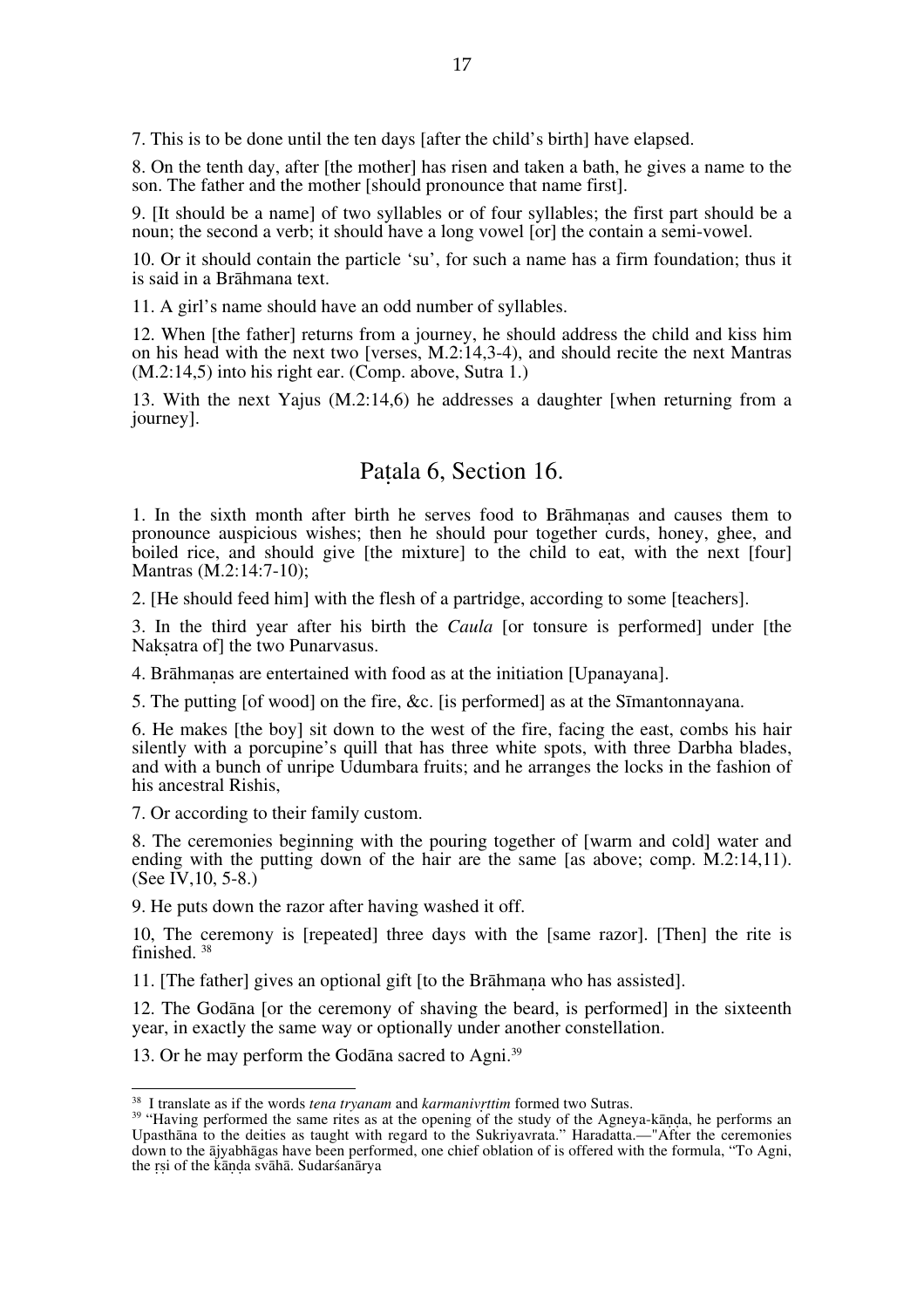14. Some prescribe the keeping of a vow through one year in connection with the Godāna. (Compare the statement given in Gobhila III;1;1).

15. The difference [between the Caula and the Godāna] is that [at the Godāna] the whole hair is shaven [without leaving the locks].

16. According to the followers of the Sama-Veda he should " touch water." 40

## Paṭala 7, Section 17.

1. The ground for building a house should be inclined towards the south-west.41 He elevates the surface and sweeps [the earth] with a broom of Palāśa wood or of śami wood, with the next mantra,  $(M.2:15:1)$ , in the same [south-west] direction;

2. In the same way three times.

3. He touches the ground, which has thus been prepared, with the next mantra, (M.2:15:2). Then he has the pits for the posts dug from left to right, throws the earth [from the pits] towards the inside [of the building-ground], and erects the right doorpost with the next two verses,  $(M.2:15:3, 4)$ ;

4. In the same way the other [door-post].

5. Having erected after [the door-posts] the other [posts] in the same order in which [the pits] have been dug, he recites the next Yajus  $(M<sub>1</sub>2:15:5)$  over the ridge-pole when it is placed [on the posts],

6. The next [six] Yajus mantras, (M.2:15:6-11) over the [house when it is] finished, according to the characteristics contained in the single formulas.

7. He offers a piece of Palāśa wood or śami wood on fire, takes the fire up [in a dish] with the next verse (M.2:15,12), carries it to the house with the next Yajus (M.2:15,13), and places the fire in the north-eastern part of the house with the next  $(M.2:15.14)$ .

8. The place for the kumbha (water-vessel) is to the south of that spot.

9. He strews there Darbha grass, so that its points are turned in every direction, pours rice and barley-grains over the [grass] with the next mantra, (M.2:15,15), and thereon he places the water-vessel.

10. With the next Yajus, (M.2:15,16) he pours four potfuls of water into it.

11. If [the kumbha] breaks, he recites the next mantra,  $(11:15.17)$  over it.

12. After the ceremonies from the putting of wood on the fire down to the ājyabhāga oblations have been performed, he offers the [four] oblations [indicated by the] next (Mantras;  $11:15.18-21$ ); then he offers the Java and following oblations.

13. Having performed [the rites] down to the sprinkling [of water] round [the fire], he should sprinkle [water] with a water-pot around the house or the resting-place on the inside, with the next Yajus  $(M.2:15:22)$  three times from left to right; then he should serve cakes, flour, and boiled rice to the Brāhmaṇas.

<sup>&</sup>lt;sup>40</sup> The *udakopasparśana* according to the rite of the Sāmavedins is described by Gobhila,1:2, 5 seq. <sup>41</sup> This does not accord with vāstu principles which suggest that the house should incline either to the north, north-east or east.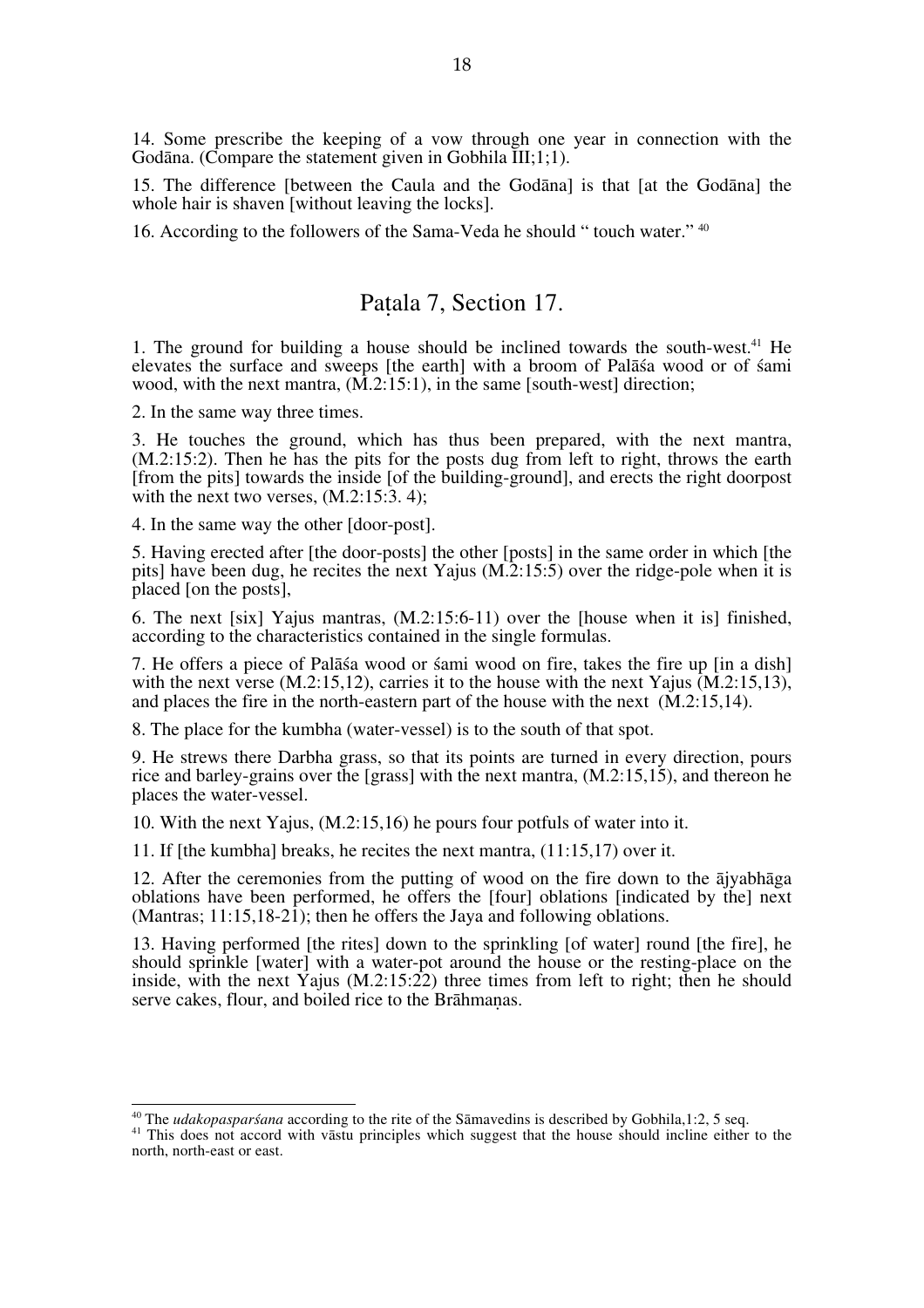## Paṭala 7 Section 18.

1. When a boy is attacked by the dog-demon [piśāca], [the father or another performer of the ceremony], having devoted himself to austerities [such as fasting], covers him with a net. Then he causes a gong to be beaten or a bell to be rung, takes [the boy] by another way than the [main] door into the gambling-hall, raises [the earth in the middle of the hall] at the place in which they gamble, sprinkles it [with water], casts the dice, lays [the boy] on his back on the dice, and besprinkles him with his joined hands with curds and salt, with the next [eleven] mantras (M.2:16,1-11), in the morning, at noon, and at night.<sup>42</sup>

2. Then he will get well.

3. Over a boy who suffers from the "śaṅkha disease"43, [the father, &c.] having devoted himself to austerities, should recite the next two [verses, M.2:16,12-13), and should pour [water] on his head with a water-pot with the next mantra, (M.2:16,14), in the morning, at noon, and at night.

4. Then he will get well.

5. On the day of the full moon of [the month] śrāvana after sunset a Sthālipāka [is offered<sup>144</sup>.

6. After the ceremonies down to the ājyabhāga oblations have been performed in the same way as at the fortnightly sacrifices, he sacrifices of the Sthālipāka, and with each of the next mantras  $(M.2:16,15-17)$  he offers with his joined hands Kimsuka flowers.<sup>45</sup>

7. With the next [three] verses (M.2:17,1-3) [he offers] pieces of āragvadha wood [Cathartocarpus fistula];

8, Then the ājya oblations [indicated by the] next mantras (M.2:17,4-7).

9. Then he offers the Jaya and following oblations.

10. Having performed [the rites] down to the sprinkling [of water] round [the fire], he silently takes the objects required [for the rites which he is going to perform], goes out in an easterly or northerly direction, prepares a raised surface, draws on it three lines directed towards the east and three towards the north, pours water on the [lines], and lays [an offering of] flour [for the sarpas] on them, with the next mantra (M.2:17,8).

11. Silently [he lays down] whole grain, roasted grain, collyrium, ointment, [the fragrant substance called] Sthagara, and Uśīra root.

12. With the next mantras (M.2:17,9-26) he should worship [the serpents], should sprinkle water round [the oblations], should return [to his house] silently without looking back, should sprinkle [water] with a water-pot from left to right, thrice around the house or the resting-place on the inside, with the two verses, "Beat away O white one, with thy foot" (M.2:17,27,28), and should offer food to the Brāhmaṇas.

## Paṭala 7, Section 19.

1. The whole grain [which is left over, see above, 7:18,11] they give to the boys to eat.

2. Let him repeat in the same way this Bali offering of whatever food he has got or of flour, from that day to full moon of [the month] Mārgaśīrsa.

<sup>&</sup>lt;sup>42</sup> Comp. Pāraskara 1:16:24; Hiranyakesin 11:2, 7.<br><sup>43</sup> śankhin is a person attacked by such a disease makes the sound of a conch — śankha. Haradatta.<br><sup>44</sup> Here follows a description of the *Sarpabali*.<br><sup>45</sup> Comp. above,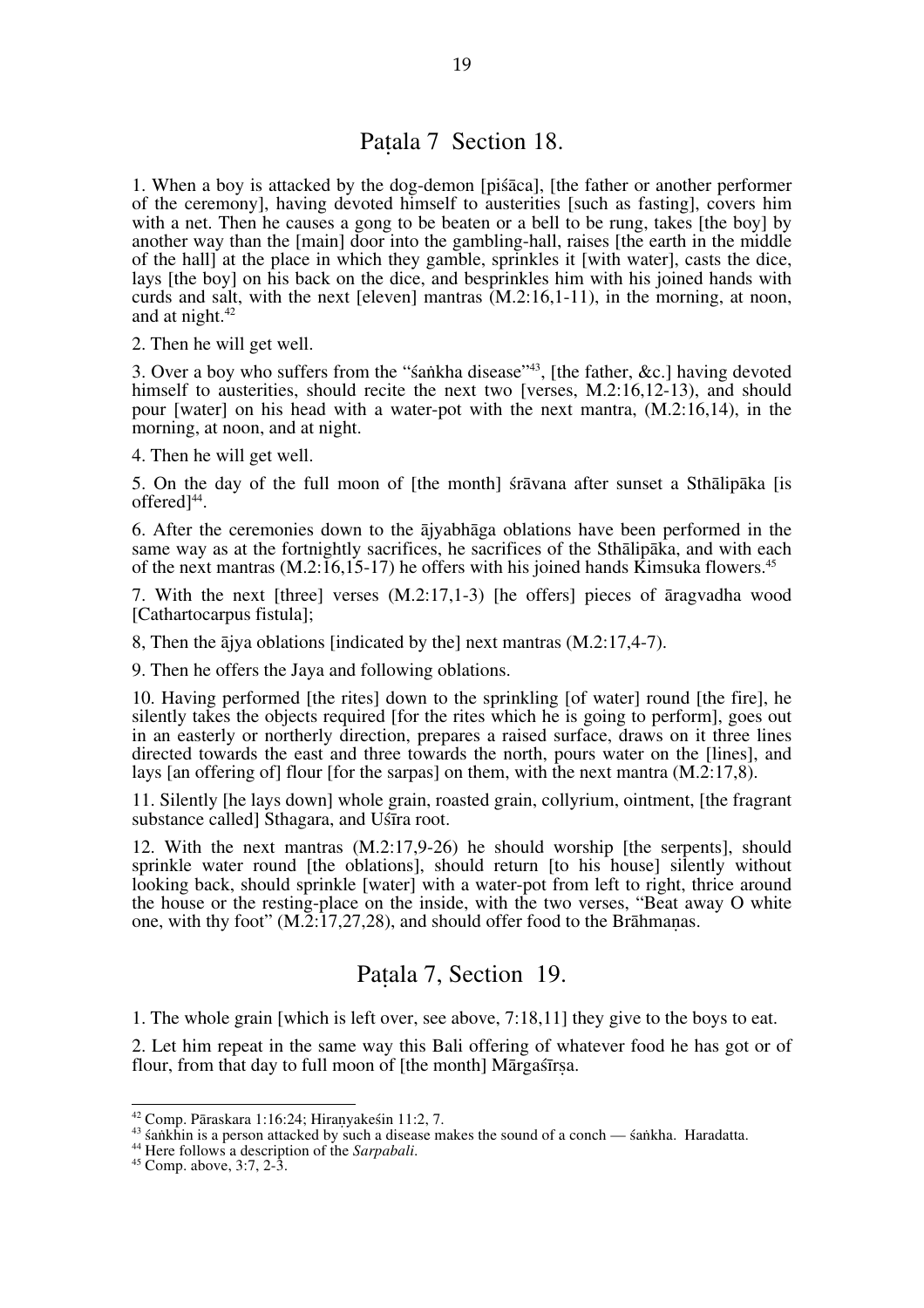3. On the day of the full moon of Mārgaśīrṣa after sunset a Sthālipāka [is offered as above,  $7:18, 5$ ).

4. In the Mantra for the Bali-offering he changes [the word "I shall offer" into] "I have offered."

5. Then he does not offer [the Bali] any longer.

6. [Now follows] the āgrayaṇa sacrifice [or partaking of the first-fruits] of one who has not set up the [śrauta] fires.

7. He prepares a Sthālipāka of the fresh fruits, sacrifices to the deities of the [śrauta] āgrayaṇa sacrifice with [Agni] Sviṣṭakṛt as the fourth, fills his mouth with grains, swallows them, sips water, forms a lump of the boiled [sacrificial] food, and throws it up with the next Yajus (M.2:18,1) to the roof of the house.

8. [Now follows] the sleeping arrangements in the winter.

9. With the next Yajus (M.2:18,2) they "descend" [or take as their sleeping-place a mattress of straw instead of the high beds which they have used before]. With the next Yajus formulas (M.2:18,3-7) they lie down on a new layer [of straw] on their right sides.

10. The father to the south, the mother to the north [of him], and so the others, one after the other from the eldest to the youngest.

11. After he has arisen, he touches the earth with the next two verses. (M.2;18;8;9).

12. In the same way the lying down, &c., is repeated thrice.

13. Having prepared a Sthālipāka for īśāna<sup>46</sup> and one for Ksetrapati, he goes out in an easterly or northerly direction, prepares a raised surface, fand then follow the ceremonies] beginning with the putting of wood on the fire.

14. To the west of the fire he builds two huts.

#### Paṭala 7, Section 20.

1. With the next mantra, (M.2:18,10) he invokes īśāna in the southern [hut].

2. With worldly words [he invokes] the *mīḍuṣi devī* ("bountiful goddess") in the northern [hut].

3. To the middle [between the two huts] *jayanta* ("the conqueror.")47

4. He offers them water to drink in the same order in which they have been invoked [to their places], takes three portions of boiled rice [from the Sthālipāka prepared for īśāna], takes [these portions of rice] to the fire, makes [the three gods] touch them with the next mantras (M.2:18,11-13), sacrifices of these portions, to each god of the portion which belongs to him, with the next mantras (M.2:18,14-30), cuts off [*Avadānas*] from all [portions], and sacrifices with the next Yajus  $(M.2:18.31)$  to Agni Svistakrt.

5. Having worshipped [the god īśāna] with the next Yajus (M.2:18,32), he distributes with the next mantras  $(M.2:18, 33-39)$  leaves together with portions of boiled rice, two [leaves] with each [Yajus], then ten to the divine hosts  $(M.2:18, 40)$ , and ten to the  $\overline{a}$  [divine hosts] that follow  $\overline{a}$  and are referred to in the next Yajus.  $(M.2:18.41)$ .

<sup>&</sup>lt;sup>46</sup> The description of the sulagava sacrifice, which here follows, agrees in most points with the statements of Hiranyakesin  $11:3, 8$ 

of Hiraṇyakeśin 11:3, 8 47 verses 1—3. Comp. Hiranyak. 11:3:8, 2—4. Haradatta explains the *iśāna,* the *mīḍuśī*, and the *jayanta* as images of the three gods.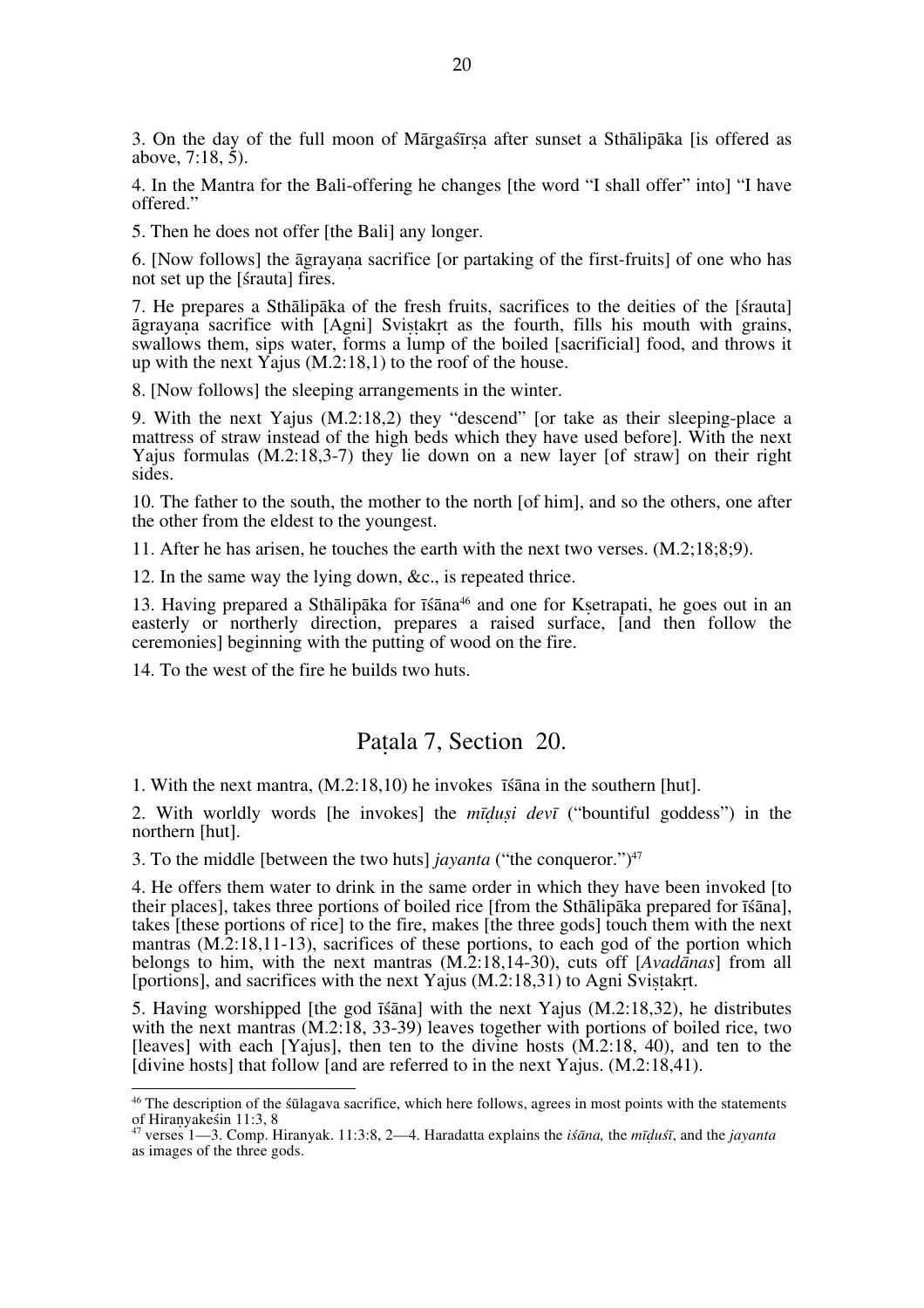6. With the next mantras (M.2:18, 42-45) he does the same as before [ie. he distributes two leaves with each Mantra].

7. Having formed a lump of boiled rice, he puts it into a basket of leaves, and with the next Yajus (M.2:18, 46) hangs it up on a tree.

8. Here he should recite the Rudra texts (Taitt. Samh. 4: 5),

9. Or the first and last [Anuvaka].

10. He places his cows around the fire so that the smoke [of the sacrifice] may reach them.

11. With his firmly shut fist full of Darbha grass he sprinkles [them] with scents; the bull first.

12. He should perform a sacrifice to Ksetrapati, without a fire, in the path used by his cows.

13. He has [the Kṣetrapati] brought to his place in the same way as the īśāna (see above, Sutra 1).

14. He puts [portions of boiled rice] into four or seven leaves, naming [the god].

15. Let him sacrifice quickly; the god is impatient<sup>48</sup>.

16. With the next two verses, (M.2:18, 47. 48) he offers worship [to Kṣetrapati].

17. The Sthālipāka [belonging to īśāna] he gives to the Brāhmaṇas to eat.

18. That belonging to Kṣetrapati his blood relatives eat. Or as is the custom in their family.

## Paṭala 8, Section 21.

1. The times for the monthly śrāddha are in the Dark Fortnight [of the month], as they are stated.

2. Let him feed, without ulterior motives, pure Brāhmaṇas, versed in the Mantras, who are not connected with himself by blood or by Gotra or by the Mantras [such as his teacher or his pupils], an odd number, at least three.

3. He makes oblations of the food [prepared for the Brāhmaṇas] with the next verses, (M.2:19, 1-7);

4. Then the ājya oblations [indicated by the] next mantras, (M.2:19,8-13).

5. Or in the opposite manner (i.e. he offers ājya with the verses referred to in Sutra 3c and food with those referred to in Sutra 4).

6. Let him touch the whole [food] with the next mantras  $(M.2:19,14-16)$ .

7. Or the [single] prepared [portions of food destined] for the single Brāhmaṇas.

8. Having caused them with the next mantra (M.2:20,1) to touch [the food, he gives it to them to eat].

9. When they have eaten [and gone away], he goes after them, circumambulates them, turning his right side towards them, spreads out southward pointed Darbha grass in two different layers, pours water on it with the next mantras  $(M.2:20, 2-7)$ , offers the Pindas, ending in the south, with the next mantras (M.2:20,8-13), pours out water as before with

<sup>&</sup>lt;sup>48</sup> The Ksetrapati is like a child — unable to sit for very long without getting fidgety and moving off elsewhere.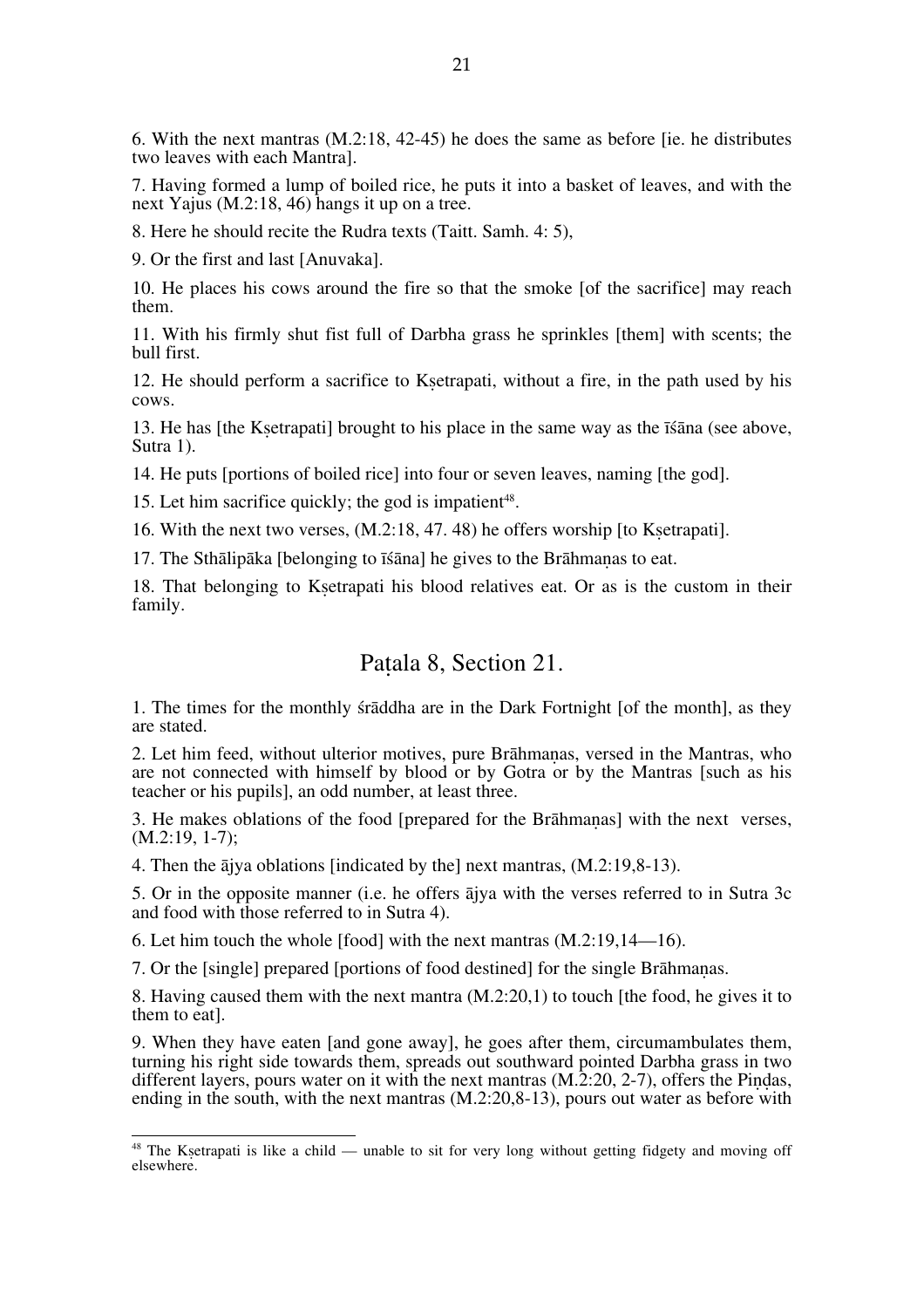the next mantras (M.2;14-19), worships [the ancestors] with the next mantras (M.2:20,20-23), sprinkles with the next mantra, (M.2:20,24) water three times from right to left round [the Piṇḍas] with a water-pot, besprinkles the vessels, which are turned upside down, repeating the next Yajus (M.2:20,25) at least three times without taking breath, sets up the vessels two by two, cuts off [Avadānas] from all [portions of food], and eats of the remains at least one morsel with the next Yajus (M.2:20,26).

10. Of the dark fortnight that follows after the full moon of Magha, the eighth day falls under [the constellation of] Jyesta: this day is called Ekāstaka.

11. In the evening before that day [he performs] the preparatory ceremony.

12. He bakes a cake of four cups [of rice]

13. [The cake is prepared] in eight dishes [like a Puroḍāśa], according to some [teachers].

#### Paṭala 8. Section 22.

1. After the ceremonies down to the ājyabhāga oblations have been performed in the same way as at the fortnightly sacrifices, he makes with his joined hands oblations of the cake with the next mantra, (M.2:20,27).

2. The rest [of the cake] he makes ready, divides [it] into eight parts and offers it to the Brāhmaṇas.

3. On the following day he touches a cow with a Darbha blade, with the words, "I touch thee agreeable to the Ancestors."

4. Having silently offered five ājya oblations, and having cooked the omentum of the [cow], and performed the "spreading under" and the "sprinkling over" [of ājya], he oblates [the omentum] with the next mantra, (M.2:20—28) with a Palāśa leaf from the middle or the end [of the stalk].

5. [He oblates] boiled rice together with the meat [of the cow] with the next verses.  $(M.2:20.29 - 35)$ .

6. Food prepared of meal (Piṣṭanna) with the next mantra. (M.2:21:1).

7. Then the ājya oblations [indicated by the] next mantras. (M.2:21:2—9).

8. [The rites] from the Svistakrt down to the offering of the Pindas are the same [as at the śrāddha].

9. Some [teachers] prescribe the Pinda offering for the day after the Astaka.

10. Here [follows] another [way for celebrating the Aṣṭakā]. He offers yoghurt with his joined hands in the same way as the cake (apūpa).

11. Having left over from the meat of the [cow], (see above, 3.4) as much as is required, on the day after [the Astakā] [he performs] the rite of the Anvastakā.

12. This rite has been explained in the description of the monthly śrāddha.

13. If he goes out in order to beg for something, let him recite the next mantras  $(M.2:21:10-16)$  and then state his desire.

14. If he has obtained a chariot, he has the horses harnessed to it, turns it to face the east, and touches with the next mantra, (M.2:21:17) the two wheels of the chariot or the two sides.

15. With the next Yajus (M.2:21:18) he should mount, and drive with the next mantra, (M.2:21:19) towards the east or north, and should then drive off on his business.